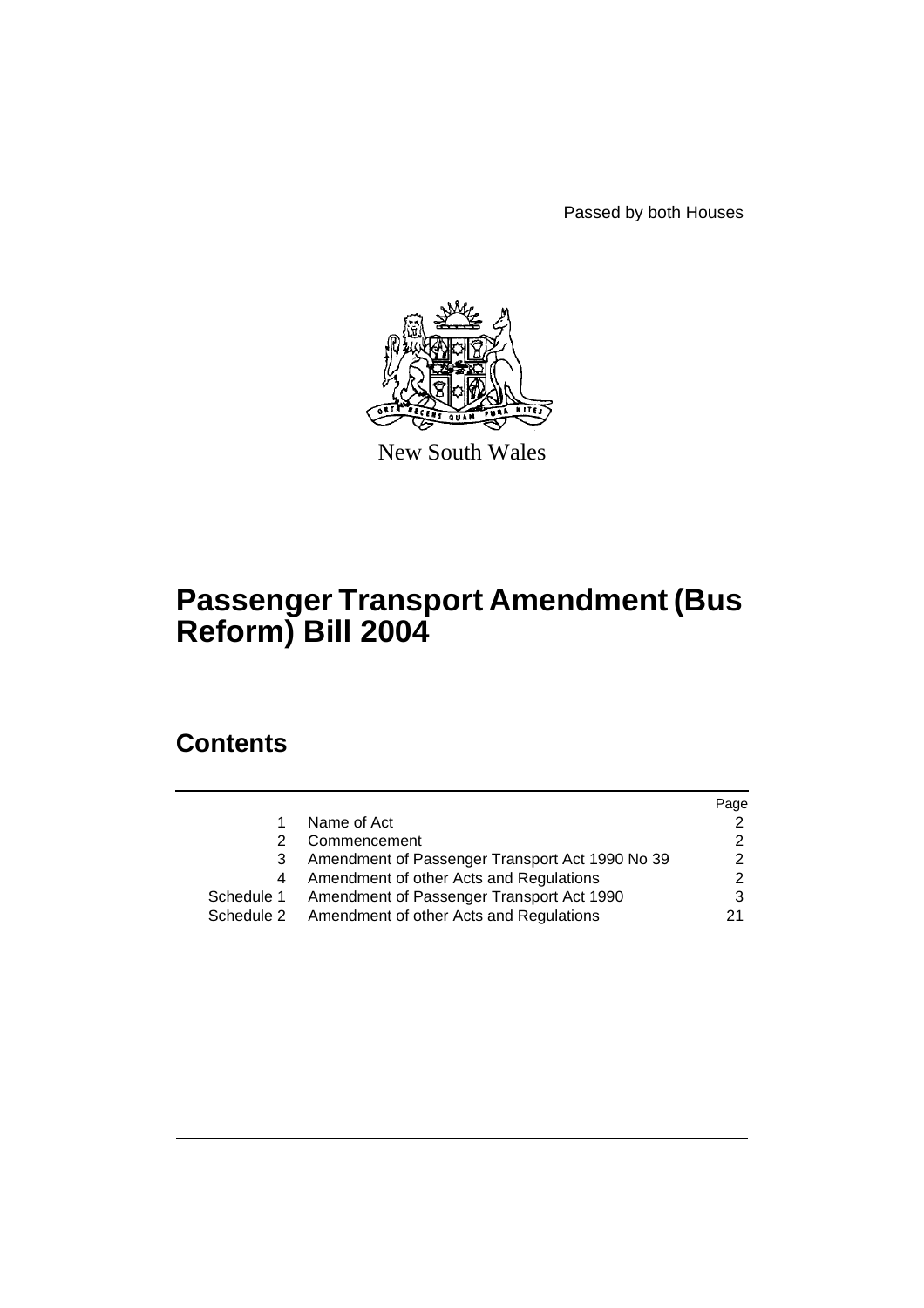*I certify that this PUBLIC BILL, which originated in the LEGISLATIVE ASSEMBLY, has finally passed the LEGISLATIVE COUNCIL and the LEGISLATIVE ASSEMBLY of NEW SOUTH WALES.*

> *Clerk of the Legislative Assembly. Legislative Assembly, Sydney, , 2004*



New South Wales

# **Passenger Transport Amendment (Bus Reform) Bill 2004**

Act No , 2004

An Act to amend the *Passenger Transport Act 1990* to reform arrangements for the planning, contracting and funding of bus services; to make related amendments to other Acts and Regulations; and for other purposes.

*I have examined this Bill, and find it to correspond in all respects with the Bill as finally passed by both Houses.*

*Chairman of Committees of the Legislative Assembly.*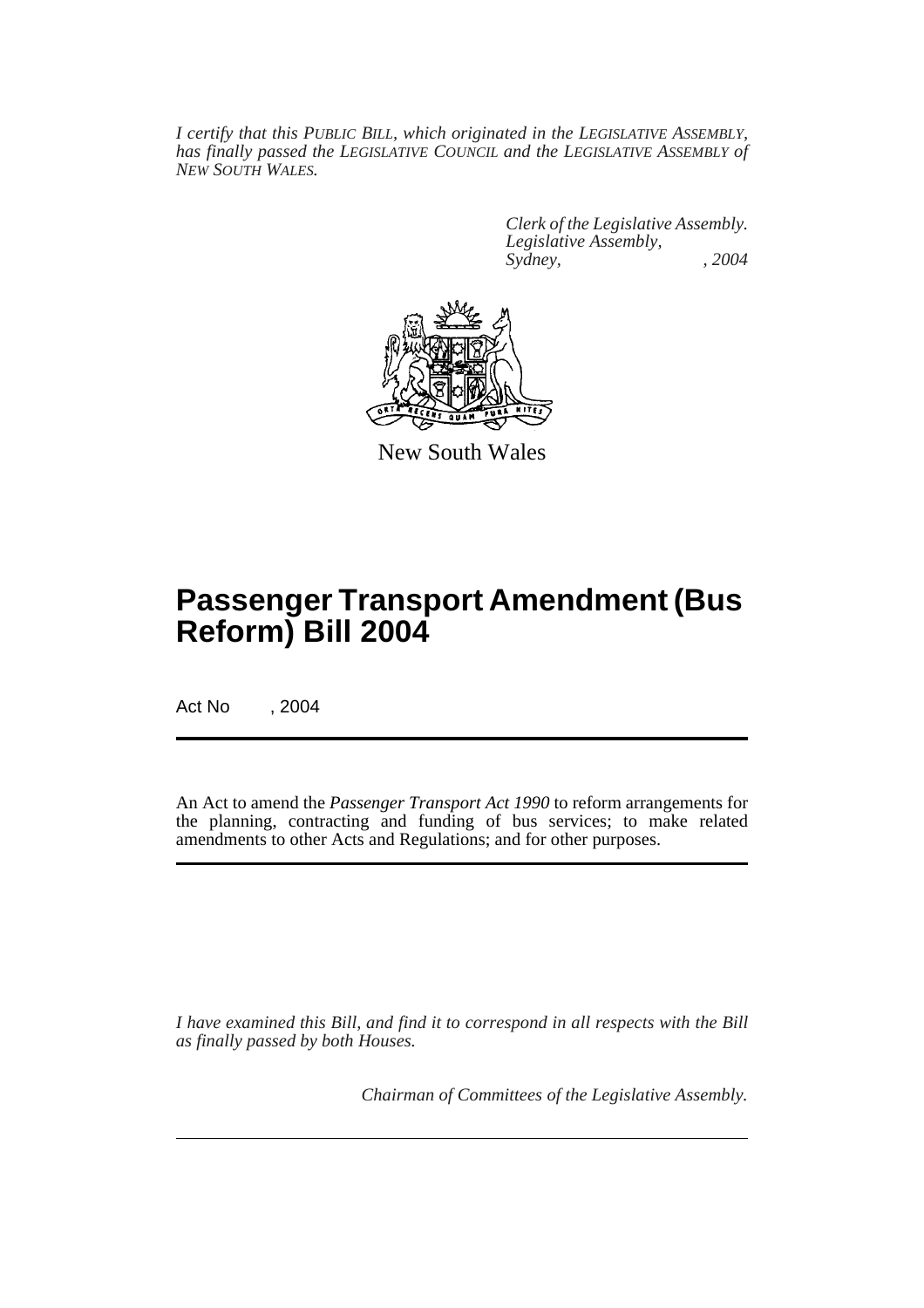## **The Legislature of New South Wales enacts:**

## **1 Name of Act**

This Act is the *Passenger Transport Amendment (Bus Reform) Act 2004*.

#### **2 Commencement**

This Act commences on a day or days to be appointed by proclamation.

#### **3 Amendment of Passenger Transport Act 1990 No 39**

The *Passenger Transport Act 1990* is amended as set out in Schedule 1.

## **4 Amendment of other Acts and Regulations**

The Acts and Regulations specified in Schedule 2 are amended as set out in that Schedule.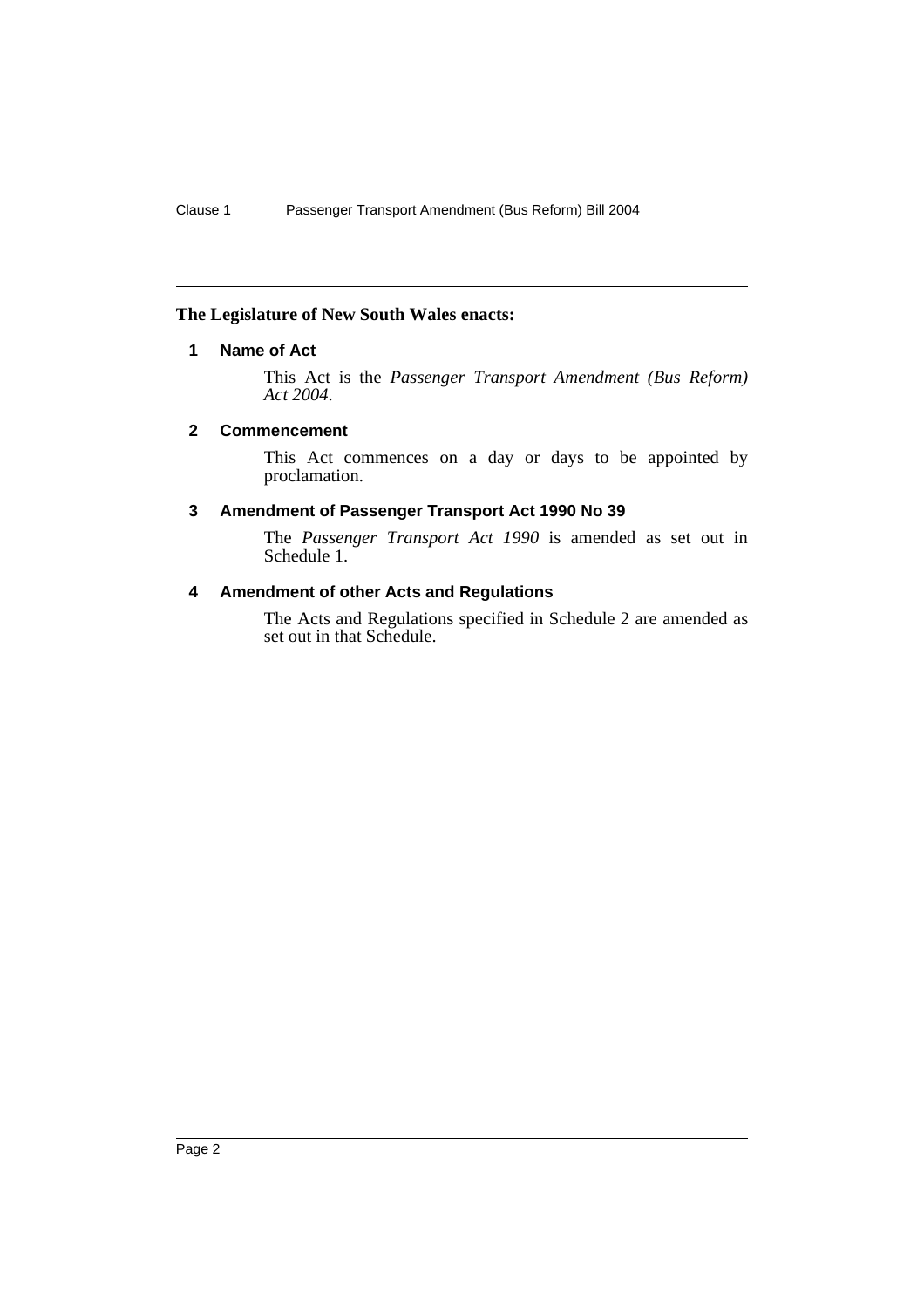Amendment of Passenger Transport Act 1990 Schedule 1

# **Schedule 1 Amendment of Passenger Transport Act 1990**

(Section 3)

## **[1] Section 3 Definitions**

Omit the definition of *transitway route*. Insert in alphabetical order:

*bus service contract region* means a region declared (and as varied from time to time) by the Director-General under section 28EA.

*regular bus service* means any regular passenger service conducted by bus (including any transitway service).

*strategic transport corridor* means a transport corridor declared (and as varied from time to time) by the Director-General under section 28EB.

*transitway route* means a route determined (and as varied from time to time) under Subdivision 3 of Division 3 of Part 3, other than an emergency route.

## **[2] Section 7 Accreditation**

Insert after section 7 (3):

(3A) Different standards for the purposes of subsection (2) (b) may be prescribed or determined under subsection (3) for different classes of public passenger services and different classes of operators of public passenger services.

#### **[3] Section 9A Issue and renewal of accreditation**

Omit "the fee prescribed by the regulations" from section 9A (1).

Insert instead "the fee (if any) fixed under section 15 for the renewal".

#### **[4] Section 11A Issue and renewal of authorities**

Omit "the fee prescribed by the regulations" from section 11A (1).

Insert instead "the fee (if any) fixed under section 15 for the renewal".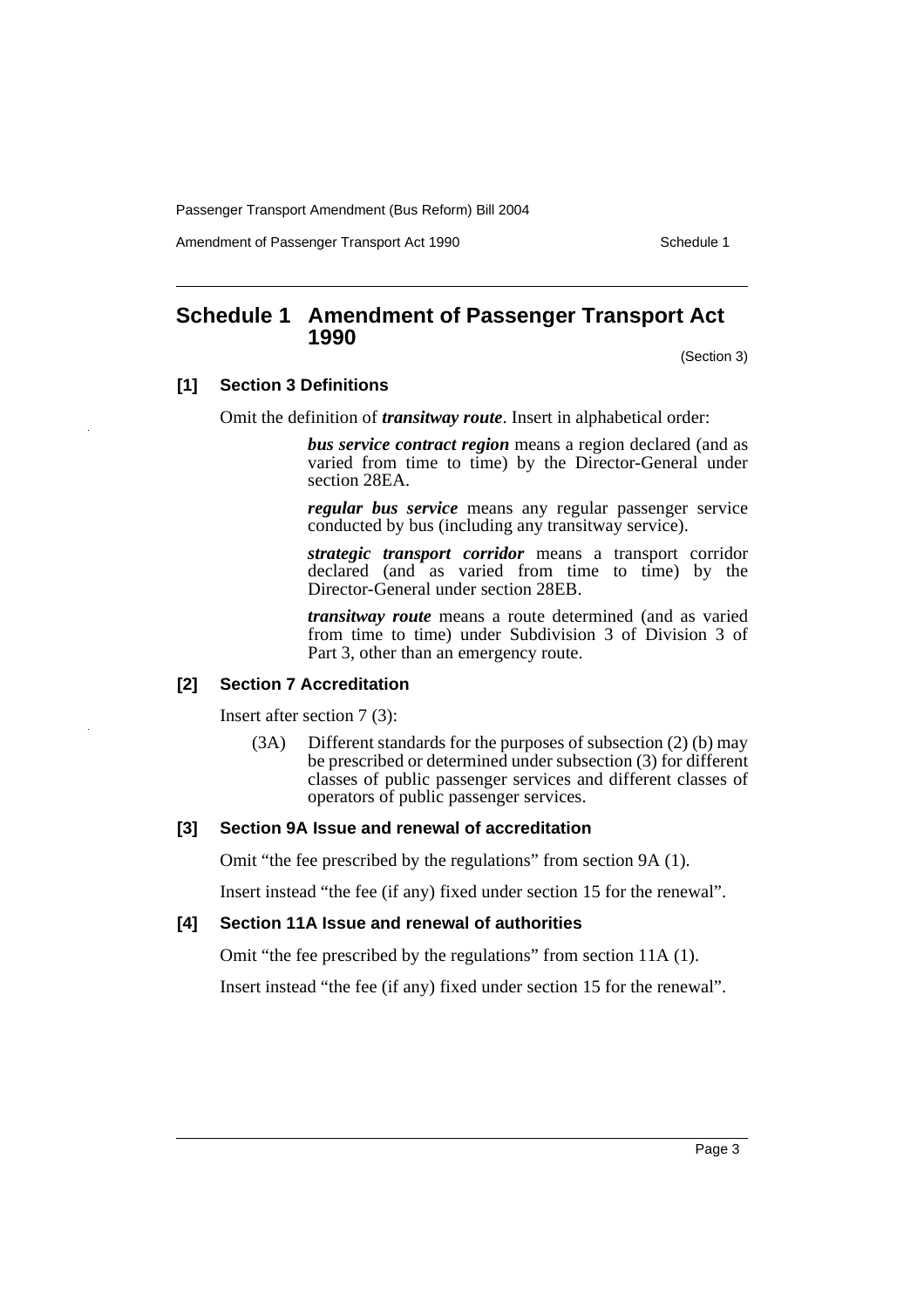Schedule 1 Amendment of Passenger Transport Act 1990

## **[5] Section 15**

Omit the section. Insert instead:

#### **15 Fees for applications for, and renewals of, accreditations and authorities**

- (1) The Director-General may, by order published in the Gazette, fix fees for all or any of the following:
	- (a) applications for an accreditation or authority,
	- (b) the renewal of an accreditation or authority.
- (2) Without limiting subsection (1):
	- (a) different fees may be fixed for different categories of accreditations or authorities, and
	- (b) different fees may be fixed for different categories of applications or renewals.
- (3) An applicant for an accreditation or authority under this Part must pay any fee fixed under this section for the application. **Note.** Section 9A (1) requires the fee fixed under this section for the renewal of an accreditation to be paid on any such renewal. Section 11A (1) requires the fee fixed under this section for the renewal of an authority to be paid on any such renewal.
- (4) Sections 39, 40 and 41 of the *Interpretation Act 1987* apply to an order made under this section in the same way as they apply to statutory rules within the meaning of that Act.

#### **[6] Section 16 Service contracts**

Omit "transitway service" from section 16 (3) (b).

Insert instead "regular bus service".

#### **[7] Section 16 (3A)**

Insert after section 16 (3):

- (3A) Nothing in this section requires a person who carries on a regular bus service within or on a region, corridor, route or other area to enter into a service contract with the Director-General in respect of the service if:
	- (a) the person is an accredited service provider, and
	- (b) the service is being provided under a subcontract or other arrangement with the holder of a service contract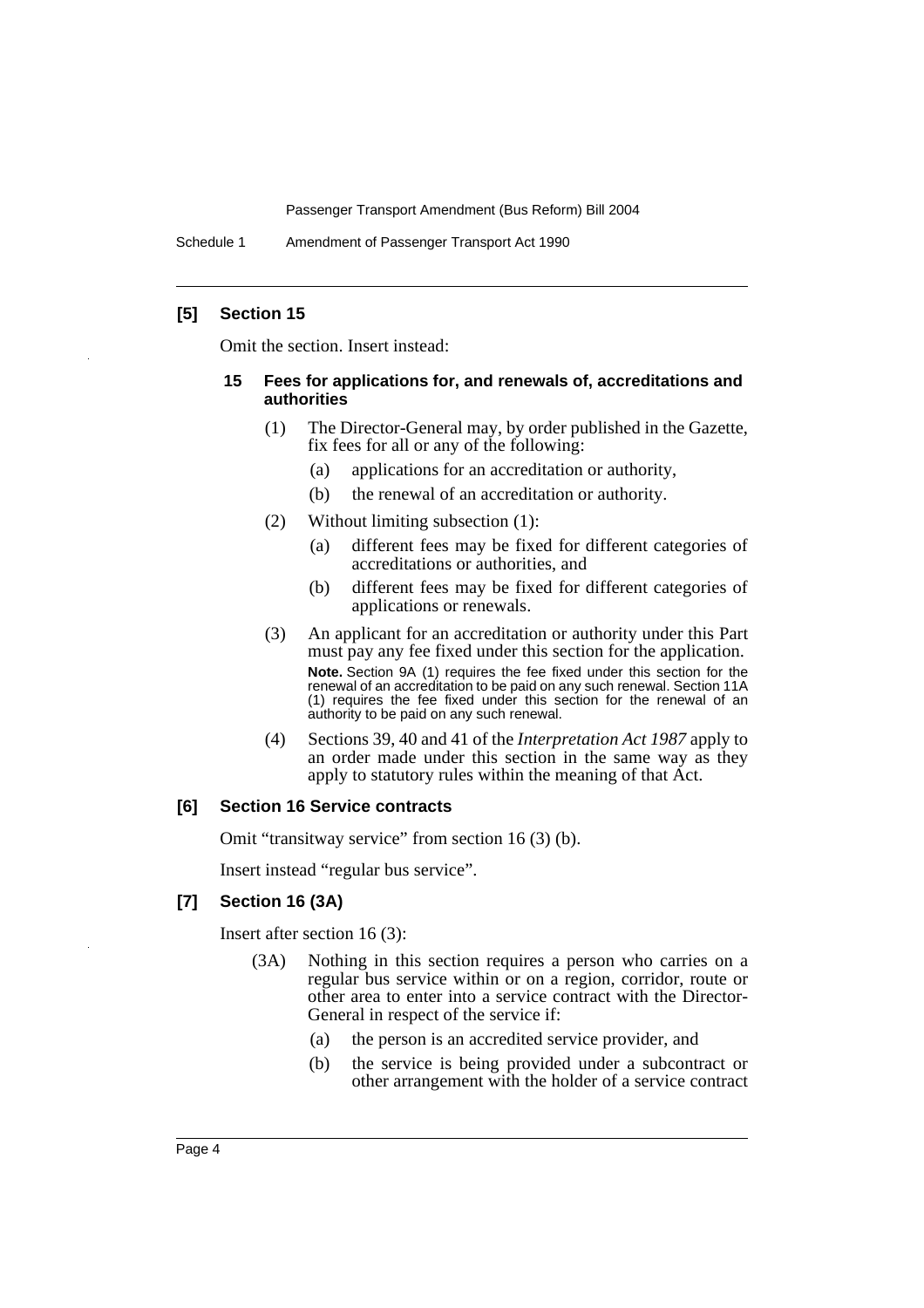Amendment of Passenger Transport Act 1990 Schedule 1

in respect of provision of the service within or on the region, corridor, route or area (the *primary service contract*), and

(c) the subcontract or other arrangement is authorised or otherwise permitted under the primary service contract.

#### **[8] Part 3, Division 2, heading**

Omit the heading. Insert instead:

#### **Division 2 Ferry services**

#### **[9] Section 16A**

Omit the section. Insert instead:

#### **16A Application of Division**

This Division applies to service contracts for ferry services.

## **[10] Section 17 Service contracts for services other than ferry services**

Omit the section.

## **[11] Section 18 Commercial and non-commercial contracts**

Omit "(subject, in the case of school bus services, to the regulations)" from section 18 (5).

#### **[12] Section 21 Exclusive rights**

Omit section 21 (2). Insert instead:

(2) A route may proceed across water and a region may consist of a navigational area.

## **[13] Section 22 New services**

Omit "(not being transitway services)" from section 22 (1) (a).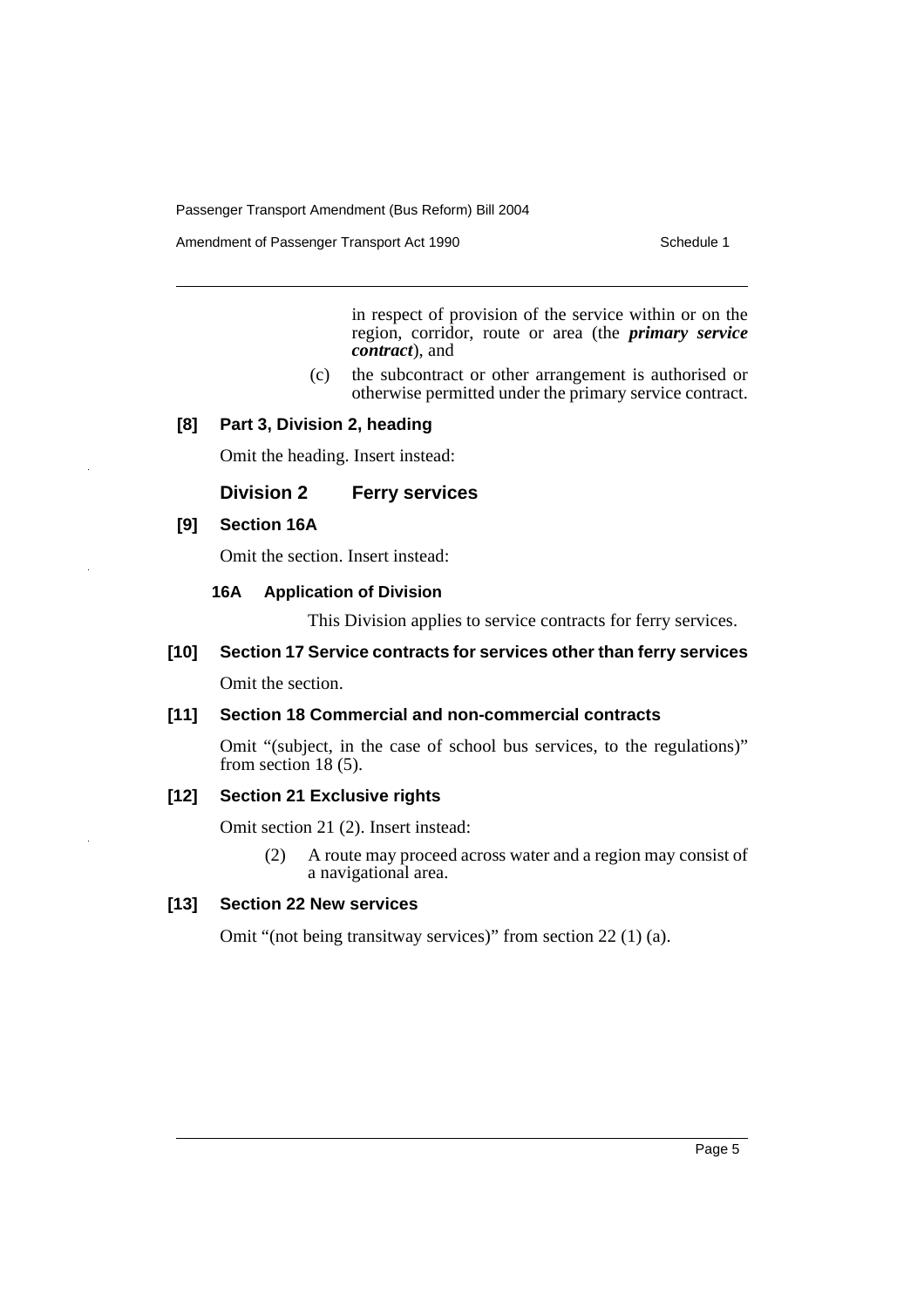Schedule 1 Amendment of Passenger Transport Act 1990

## **[14] Part 3, Division 3**

Omit the Division. Insert instead:

### **Division 3 Regular bus services**

#### **Subdivision 1 General**

#### **28A Application of Division**

- (1) This Division applies to service contracts for regular bus services.
- (2) The State Transit Authority is authorised to bid for a service contract for a regular bus service.

#### **Subdivision 2 Service contracts for regular bus services**

#### **28B Service contracts for regular bus services**

- (1) A service contract for a regular bus service is to be for a term not exceeding 8 years.
- (2) A service contract for a regular bus service may specify a region or route of operation for the contract by reference to any bus service contract region, strategic transport corridor, transitway route, emergency route or other geographical area or route of travel (or by reference to any combination of these).
- (3) The Director-General must, if the regulations so provide, refuse to enter into a service contract for a regular bus service if the proposed holder is already the holder of such number and kind of other service contracts for regular bus services as may be prescribed by the regulations.
- (4) A service contract for a regular bus service is taken to include a term to the effect that the holder of the contract must comply with the holder's obligations under any industrial instrument applicable to the holder concerning the conditions of employment of bus drivers or conductors (or both) as in force from time to time during the term of the contract.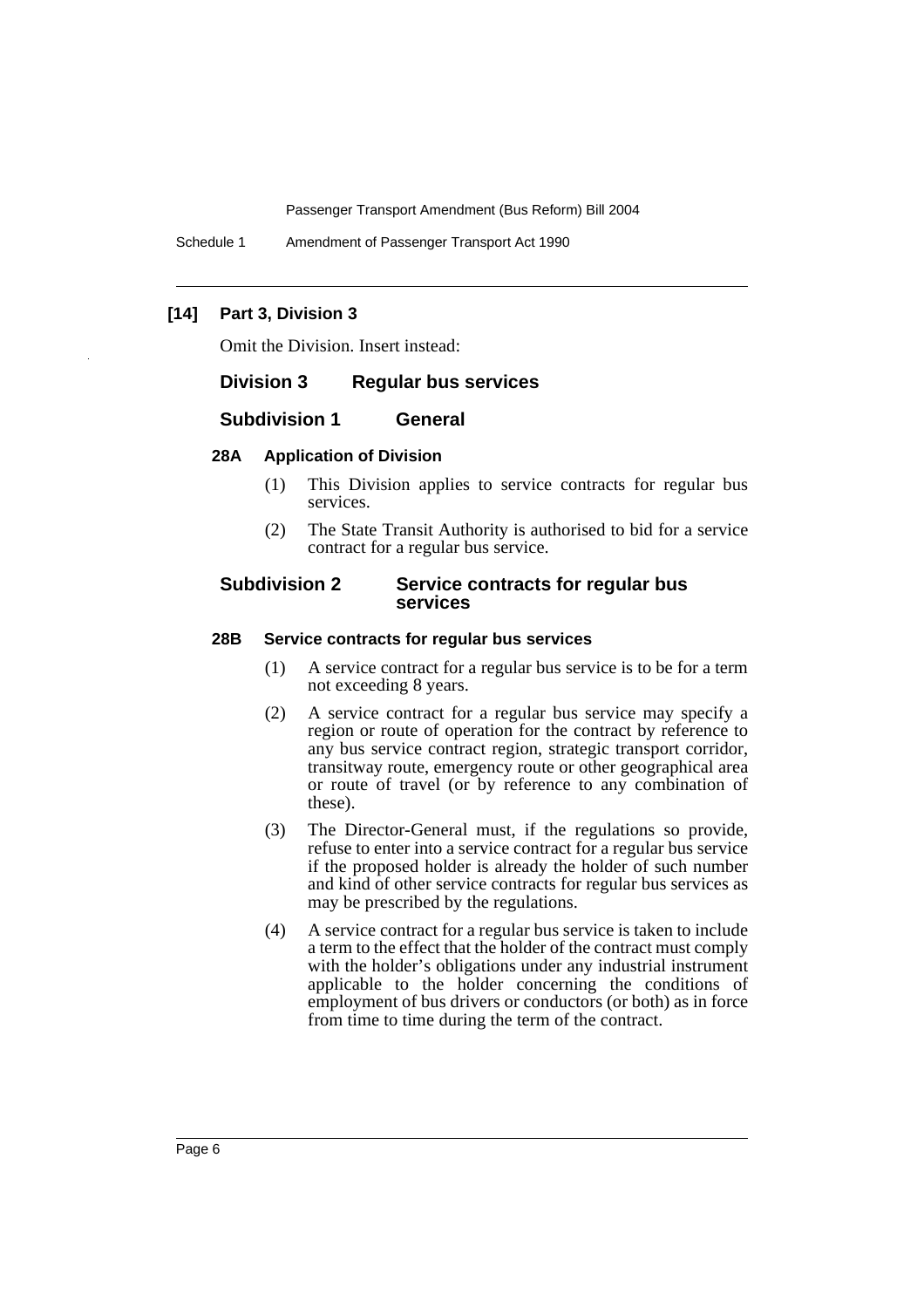Amendment of Passenger Transport Act 1990 Schedule 1

- (5) Any contravention of the term implied in a service contract by subsection (4) may be remedied at law or in equity as though the term were an essential term to which the parties had by contract agreed.
- (6) In this section, *industrial instrument* means:
	- (a) an industrial instrument within the meaning of the *Industrial Relations Act 1996*, or
	- (b) an award or agreement made or entered into in accordance with the provisions of the *Workplace Relations Act 1996* of the Commonwealth.

## **28C Performance standards**

- (1) A service contract for a regular bus service is to provide for performance standards to be observed by the operator of the service.
- (2) Without limiting subsection (1), the performance standards may include any model performance standards for regular bus services that the Director-General may, by order published in the Gazette, approve from time to time.
- (3) Before the Director-General makes an order under subsection (2) approving a model performance standard, the Director-General must consult with each of the following about the standard:
	- (a) the Transport Advisory Group constituted under the *Transport Administration Act 1988*,
	- (b) the Bus and Coach Association of New South Wales,
	- (c) such other persons or bodies as the Minister may direct.
- (4) The performance standards are to include standards concerning greenhouse emissions by buses that have been developed by the Director-General following consultation with the NSW Greenhouse Office in the Cabinet Office.
- (5) Performance standards are to be enforced by civil penalty provision or in such other manner as the contract may provide.
- (6) In subsection (5), *civil penalty provision* means a provision of a service contract that is expressed to be a civil penalty provision for the purposes of this section.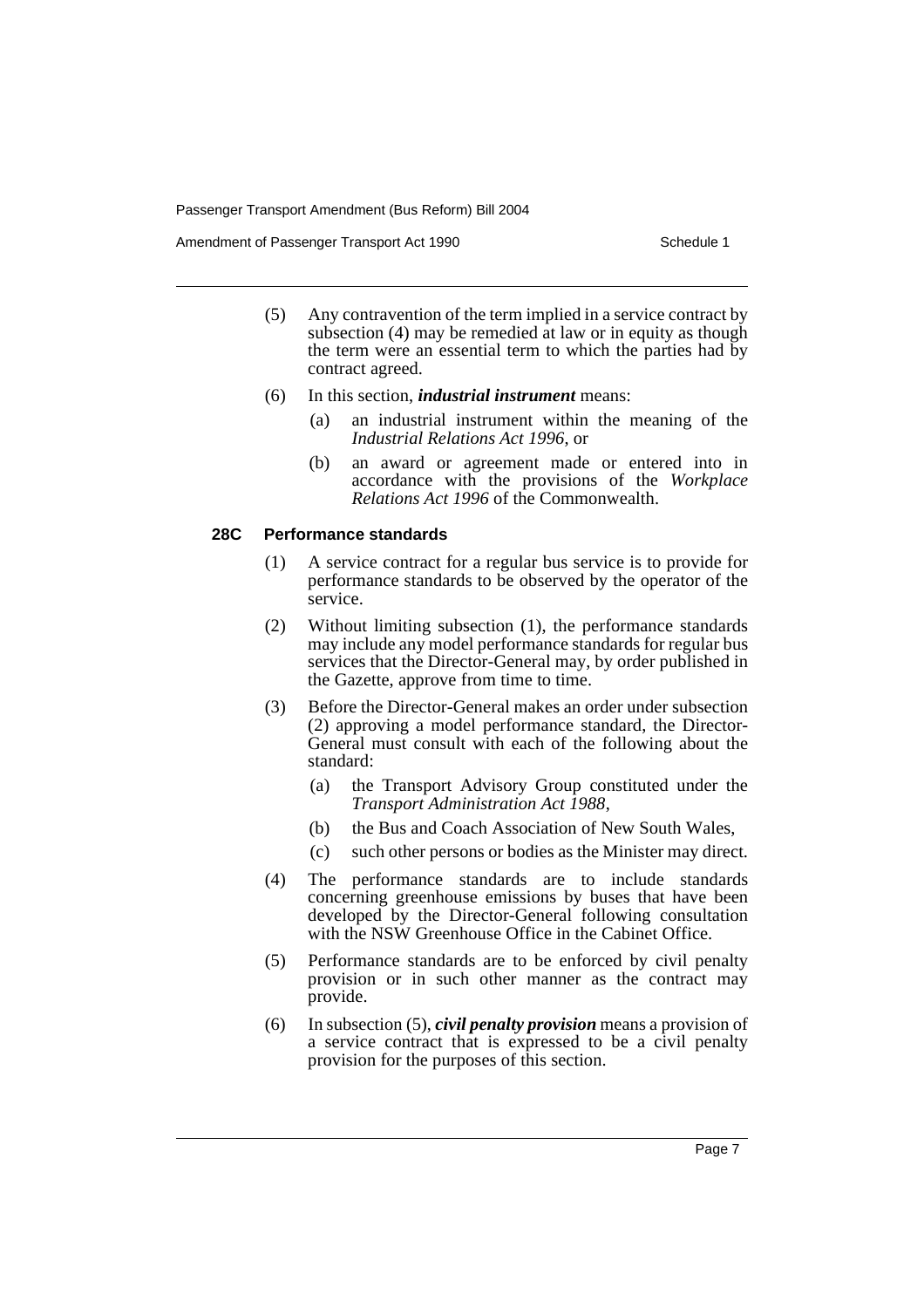Schedule 1 Amendment of Passenger Transport Act 1990

(7) Despite anything to the contrary in any Act or other law, a person who breaches a civil penalty provision is liable to pay, as a debt due to the State, an amount determined in accordance with the service contract as the penalty for the breach of that provision.

### **28D Renewal of contract**

- (1) A service contract for a regular bus service may be renewed from time to time in accordance with any provision in the contract concerning renewal.
- (2) Nothing in this section or in any other provision of this Division is to be construed as affording a right or expectation of renewal of a service contract for a regular bus service.

## **[15] Part 3, Division 4, heading**

Omit the heading. Insert instead:

### **Subdivision 3 Contract regions, strategic transport corridors, transitway routes and emergency routes**

#### **[16] Section 28E Definitions**

Omit "this Division" wherever occurring.

Insert instead "this Subdivision".

### **[17] Section 28E**

Insert before the definition of *road*:

*region or route* of operation, in relation to a service contract, includes any bus service contract region, strategic transport corridor, transitway route, emergency route or any other area or route to which the contract relates.

## **[18] Sections 28EA and 28EB**

Insert after section 28E:

#### **28EA Bus service contract regions**

(1) The Director-General may from time to time, by order published in the Gazette, declare an area of the State specified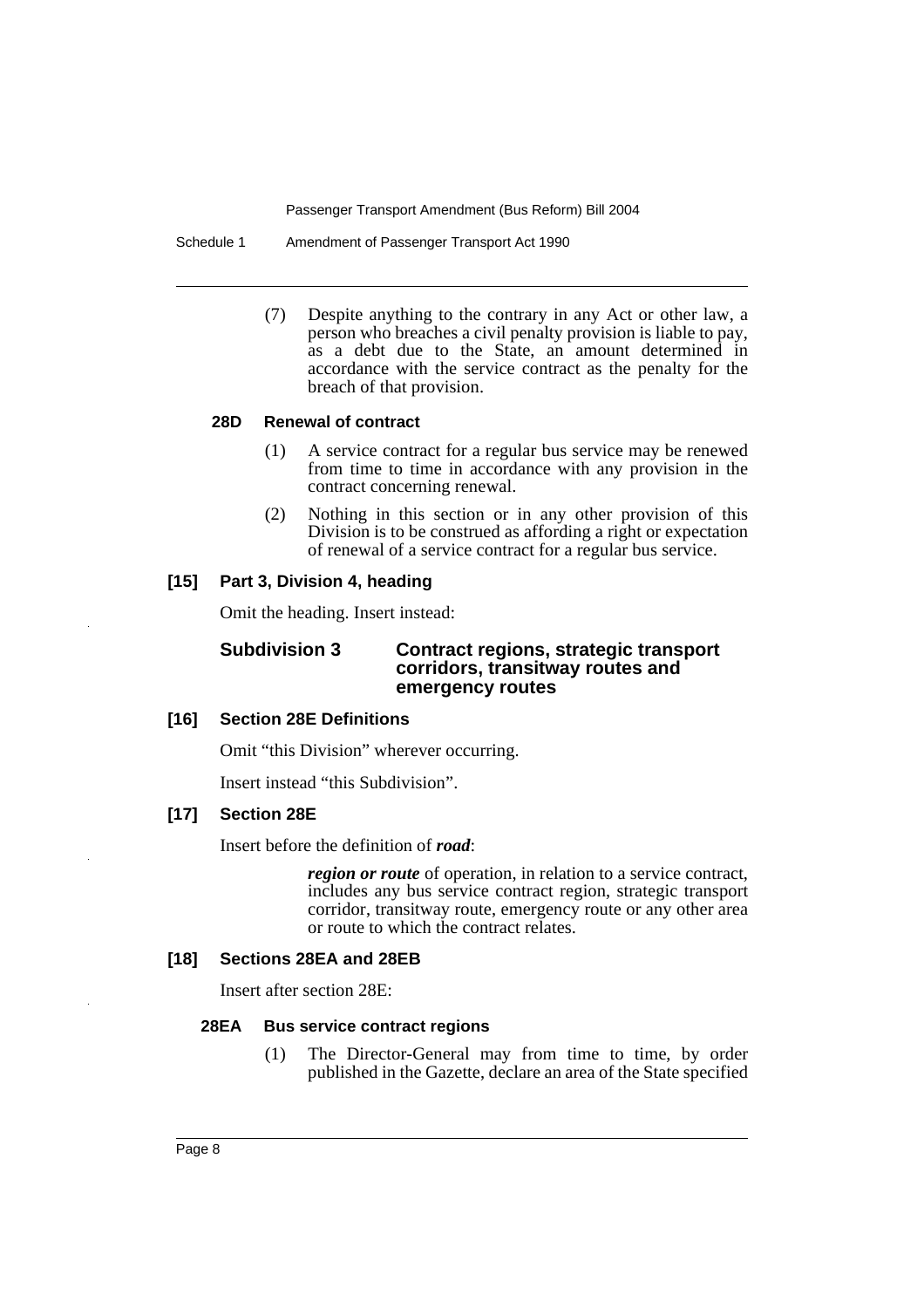Amendment of Passenger Transport Act 1990 Schedule 1

in the order to be a bus service contract region for the purposes of this Division with effect from the date specified in the order.

- (2) The Director-General may at any time, by order published in the Gazette, vary or abolish any bus service contract region with effect from the date specified in the order.
- (3) A bus service contract region may be declared (or a declaration of a contract region varied):
	- (a) by naming, or illustrating by means of a map or plan, the area or routes (or both) that constitute the region or that are affected by the variation (as the case may be), or
	- (b) in such other manner as is sufficient to specify the region or variation.
- (4) A bus service contract region may be declared in respect of an area even if that area contains transitway routes, emergency routes or strategic transport corridors.
- (5) The declaration, variation or abolition of a bus service contract region under this section does not affect the continued operation of a service contract for a regular passenger service entered into on or after the commencement of this section unless the service contract so provides.

**Note.** Part 7 of Schedule 3 provides for a declaration or variation of a bus service contract region to vary certain service contracts for regular bus services that were in existence before the commencement of this section.

#### **28EB Strategic transport corridors**

- (1) The Director-General may from time to time, by order published in the Gazette, declare a transport corridor to be a strategic transport corridor for the purposes of this Division with effect from the date specified in the order.
- (2) The Director-General may at any time, by order published in the Gazette, vary or abolish a strategic transport corridor with effect from the date specified in the order.
- (3) In deciding whether to declare a transport corridor to be a strategic transport corridor or to vary an existing strategic transport corridor, the Director-General may take into account:
	- (a) the potential for the corridor: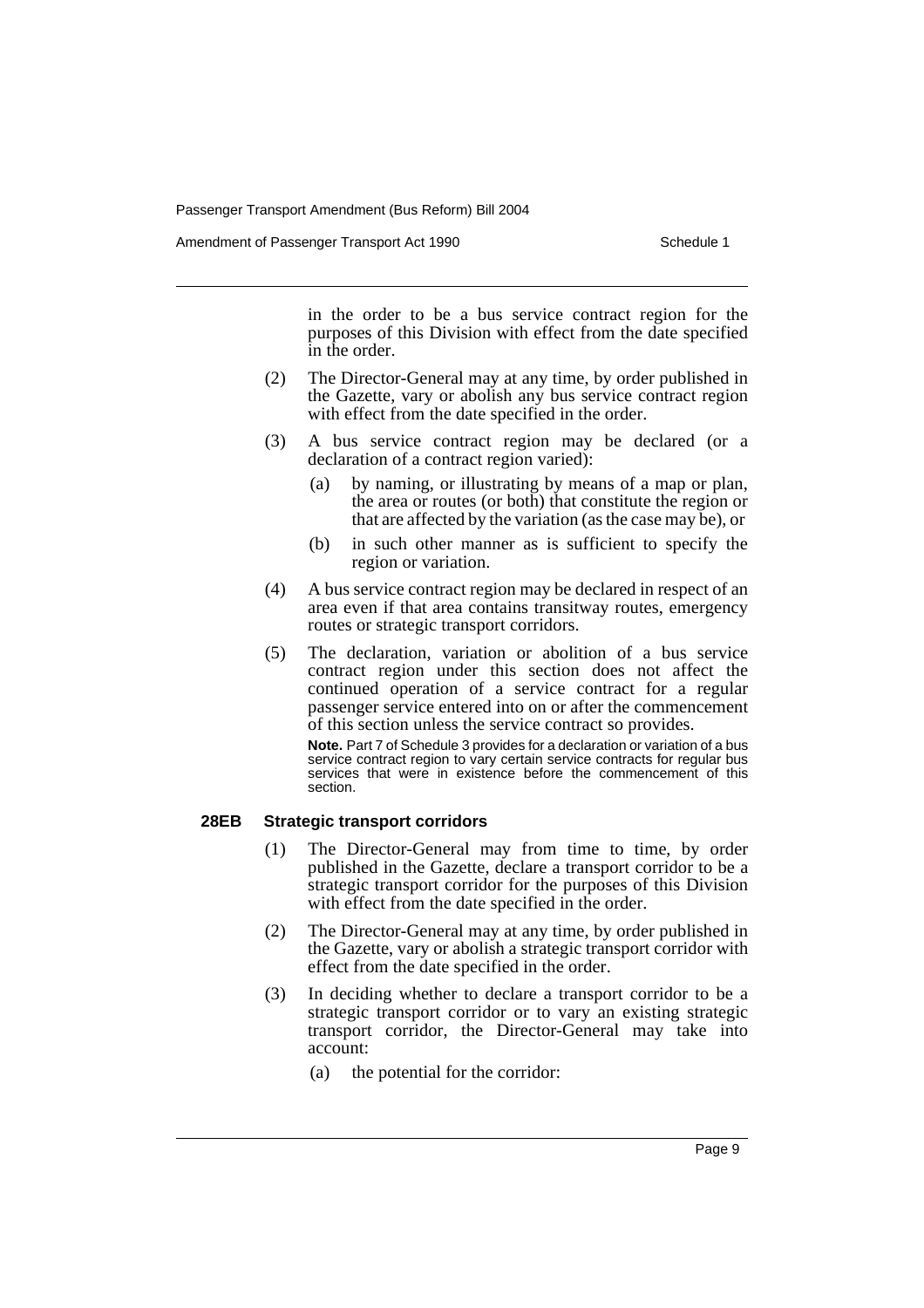Schedule 1 Amendment of Passenger Transport Act 1990

- (i) to link regional centres and provide access to hospitals, educational institutions, shopping centres and other facilities or locations that transportation demands, and
- (ii) to integrate bus services with other key modes of transport along the corridor, and
- (iii) to provide fast, frequent and direct transportation for passengers, and
- (iv) to provide a blueprint for the implementation of appropriate bus priority measures, and
- (b) such other matters as the Director-General considers relevant.
- (4) A strategic transport corridor may be declared (or a declaration of a corridor varied):
	- (a) by naming, or illustrating by means of a map or plan, the area or routes (or both) that constitute the corridor or that are affected by the variation (as the case may be), or
	- (b) in such other manner as is sufficient to specify the corridor or variation.
- (5) A strategic transport corridor may be varied:
	- (a) temporarily—that is, between dates specified in the order effecting the variation, or
	- (b) until further order (if any).
- (6) Without affecting the generality of subsection (5), a strategic transport corridor may be varied temporarily to permit construction or maintenance of a road or road portion along which the route proceeds.
- (7) The declaration, variation or abolition of a strategic transport corridor under this section does not affect the continued operation of a service contract for a regular passenger service entered into on or after the commencement of this section unless the service contract so provides.

**Note.** Part 7 of Schedule 3 provides for a declaration or variation of a strategic transport corridor to vary certain service contracts for regular bus services that were in existence before the commencement of this section.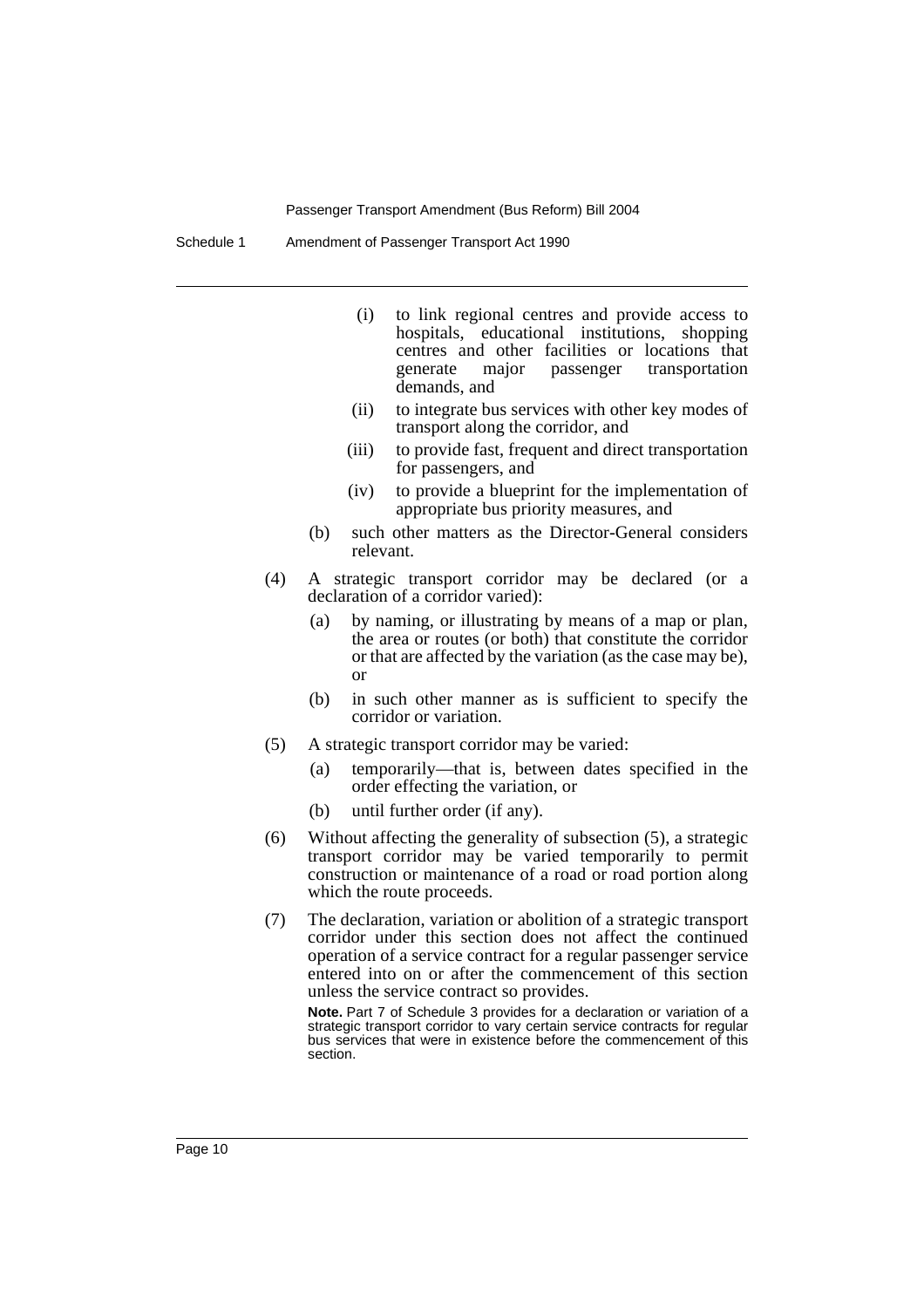Amendment of Passenger Transport Act 1990 Schedule 1

## **[19] Section 28I Effect of creation of transitway routes or emergency routes**

Omit "this Division" from section 28I (1) and (2) wherever occurring.

Insert instead "this Subdivision".

## **[20] Section 28I (1) and (2)**

Omit "service contract to which Division 2 applies" wherever occurring.

Insert instead "service contract for a regular passenger service".

## **[21] Section 28I (2)**

Omit "the right". Insert instead "any exclusive right".

## **[22] Part 3, Division 3, Subdivision 4**

Insert after section 28I:

## **Subdivision 4 Fare determinations**

## **28J Determination of maximum fare pricing policy for regular bus services**

- (1) This section applies to any service contract for a regular bus service that authorises or otherwise permits the holder (or a person providing the service for the holder under a subcontract or other arrangement) to charge passengers of the service a fare for the use of the service.
- (2) The Independent Pricing and Regulatory Tribunal (the *Tribunal*) is to conduct investigations and make reports to the Minister on the following matters:
	- (a) the determination of appropriate maximum fares for regular bus services supplied under service contracts to which this section applies,
	- (b) a periodic review of fare pricing policies in respect of such services.
- (3) In respect of an investigation or report under this section, the Minister may require the Tribunal to consider specified matters when making its investigations.
- (4) Division 7 of Part 3 of the *Independent Pricing and Regulatory Tribunal Act 1992* is taken to apply to an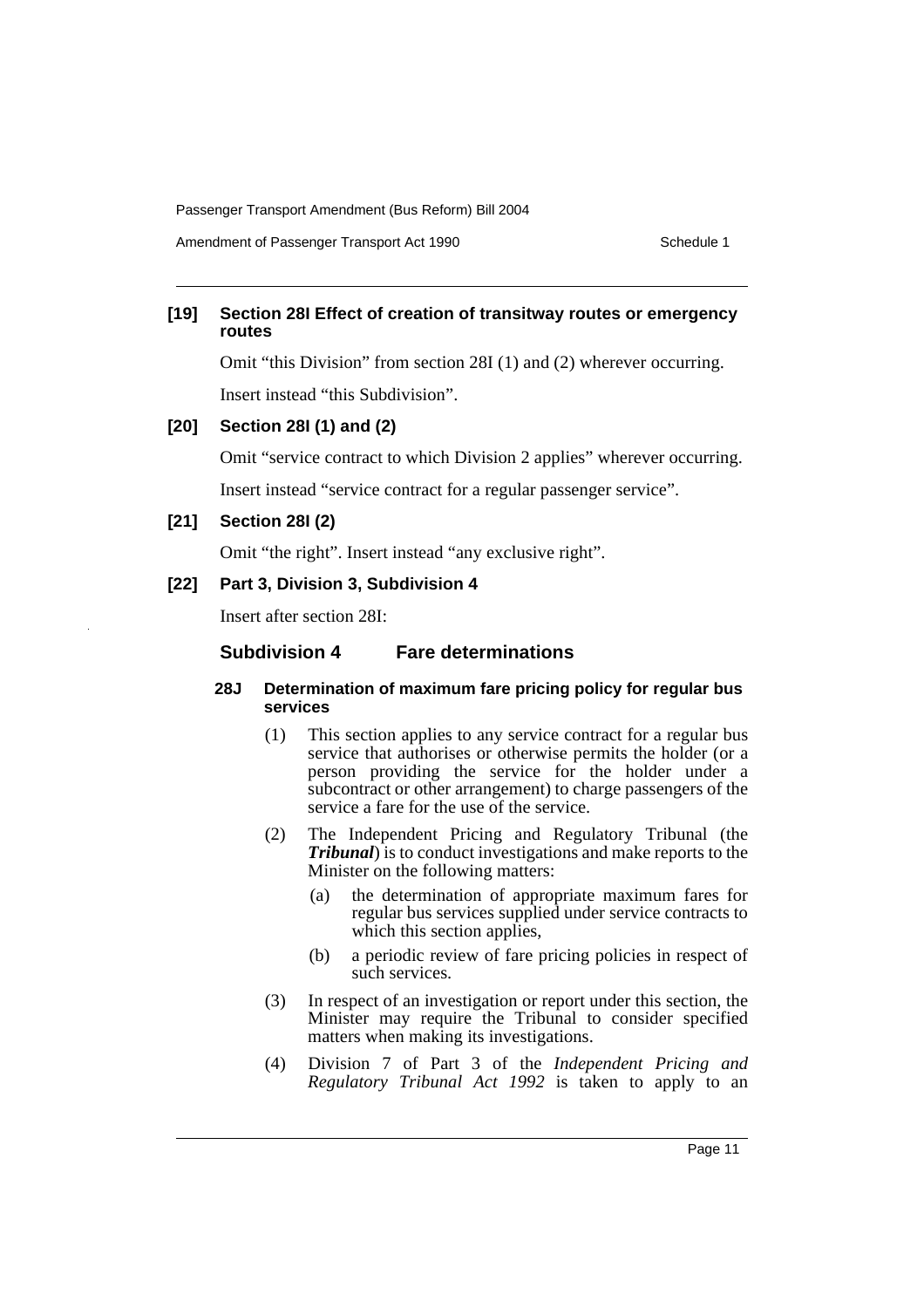investigation under this section in the same way as it applies to an investigation under Part 3 of that Act.

- (5) In making a determination under this section, the Tribunal is to consider the following matters:
	- (a) the cost of providing the services concerned,
	- (b) the protection of consumers from abuses of monopoly power in terms of prices, pricing policies and standards of service,
	- (c) the need for greater efficiency in the supply of services so as to reduce costs for the benefit of consumers and taxpayers,
	- (d) the need to maintain ecologically sustainable development (within the meaning of section 6 of the *Protection of the Environment Administration Act 1991*) by appropriate pricing policies that take account of all of the feasible options to protect the environment,
	- (e) the social impact of the determination,
	- (f) standards of quality, reliability and safety of the services concerned (whether those standards are specified by legislation, agreement or otherwise) and any suggested or actual changes to those standards,
	- (g) contractual arrangements prevailing in the industry,
	- (h) such other matters as the Tribunal considers relevant.
- (6) A service contract to which this section applies is taken to include a term to the effect that:
	- (a) the holder of the contract must not charge a passenger of the service a fare that exceeds the maximum fare determined under this section from time to time for the provision of such a service to a passenger of that kind, and
	- (b) if the regular bus service is to be provided for the holder by another person—the holder must ensure (whether by contract or other means) that the person providing the service for the holder is not permitted to charge a passenger of the service a fare that exceeds the maximum fare determined under this section from time to time for the provision of such a service to a passenger of that kind.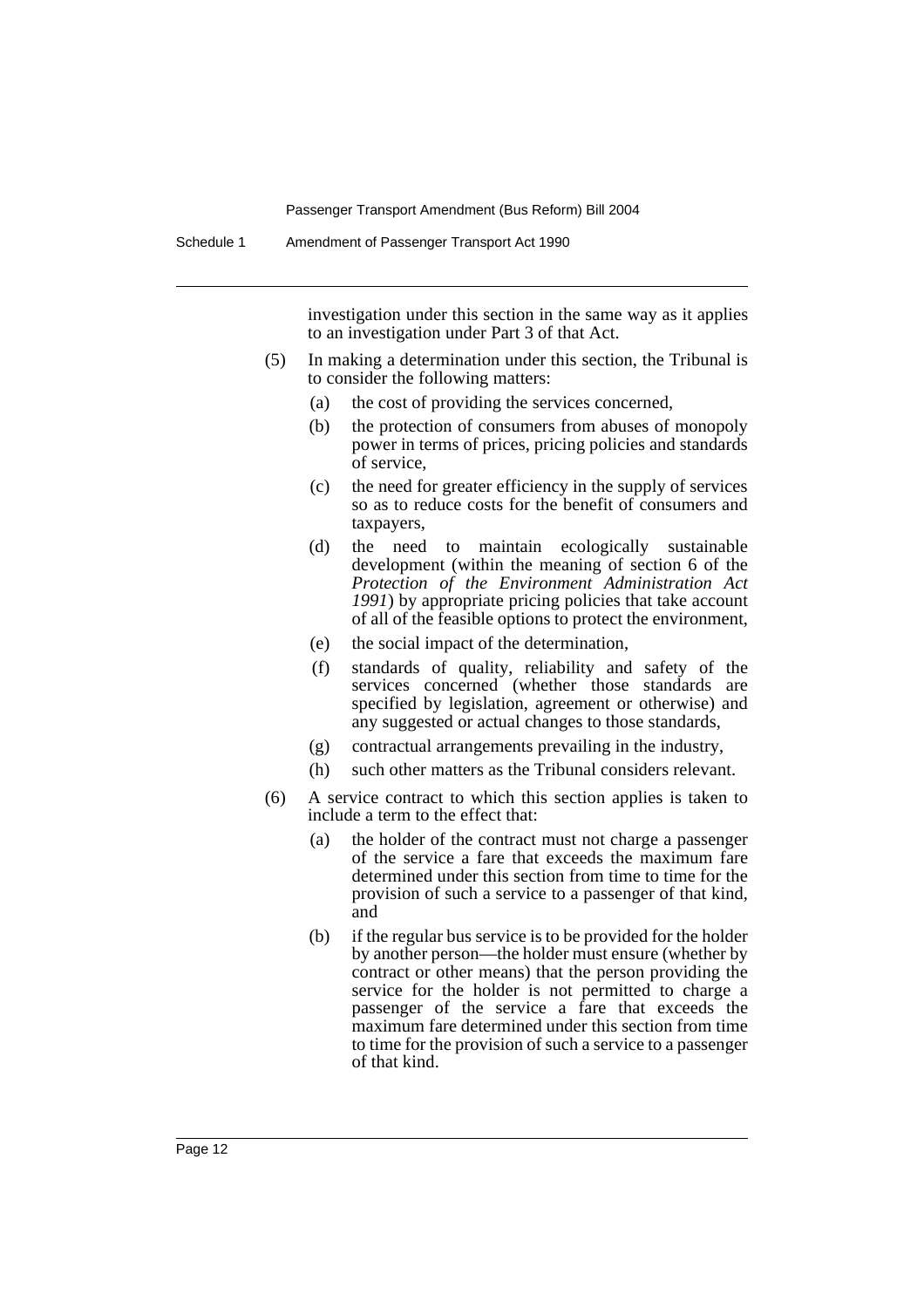Amendment of Passenger Transport Act 1990 Schedule 1

- (7) Any contravention of the term implied in a service contract by subsection (6) may be remedied at law or in equity as though the term were an essential term to which the parties had by contract agreed.
- (8) A service contract to which this section applies may make provision for maximum fares for the provision of the regular bus service concerned to passengers pending the first determination of maximum fares under this section.
- (9) Any provision of the kind referred to in subsection (8) ceases to have effect as part of the service contract on and from the first determination of maximum fares under this section that applies to the provision of the kind of regular bus services to which the contract relates.

## **[23] Section 48 Review of decisions concerning service contracts**

Insert at the end of section 48:

(2) This section does not apply to a decision of the Director-General with respect to a service contract for a regular bus service.

## **[24] Section 65 Prevention of proceedings concerning transitways**

Omit "Division 4" from section 65 (1) (b) and (c) wherever occurring.

Insert instead "Subdivision 3 of Division 3".

## **[25] Section 65 (5)**

Omit "Department" from the definition of *the Crown*.

Insert instead "Ministry".

## **[26] Schedule 3 Savings and transitional provisions**

Insert at the end of clause 2 (1):

*Passenger Transport Amendment (Bus Reform) Act 2004* (but only to the extent that it amends this Act)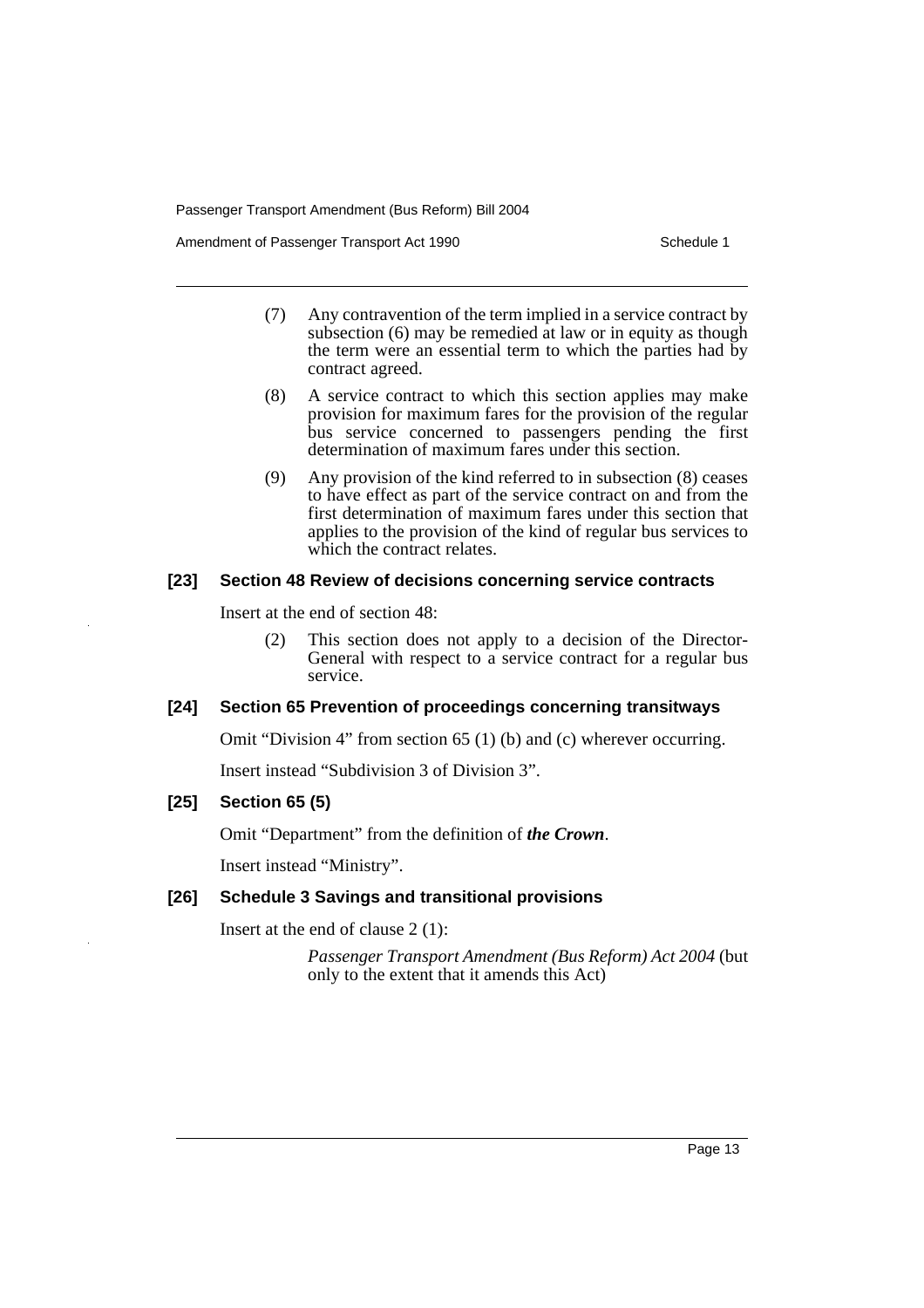Schedule 1 Amendment of Passenger Transport Act 1990

## **[27] Schedule 3, Part 7**

Insert after Part 6:

# **Part 7 Provisions consequent on enactment of Passenger Transport Amendment (Bus Reform) Act 2004**

#### **27 Definitions**

In this Part:

*commencement day* means the day on which Schedule 1 [14] to the amending Act commences.

*exercise* a function includes perform a duty.

*existing commercial bus service contract* means:

- (a) an existing regular passenger service contract for a regular bus service that was a commercial contract for the purposes of section 18 immediately before the commencement day, or
- (b) an existing regular passenger service contract for a transitway service.

*existing non-commercial bus service contract* means an existing regular passenger service contract for a regular bus service that was a non-commercial contract for the purposes of section 18 immediately before the commencement day.

*existing regular passenger service contract* means a service contract for a regular passenger service in force immediately before the commencement day and that is still in force.

*function* includes a power, authority or duty.

*the amending Act* means the *Passenger Transport Amendment (Bus Reform) Act 2004*.

*transitional period expiry day* means the day that is the third anniversary of the commencement day.

#### **28 Effect of amendments to Part 3 by amending Act**

Except as provided by this Part, Part 3 of this Act and any regulations made for the purposes of that Part (as in force immediately before the commencement day) continue to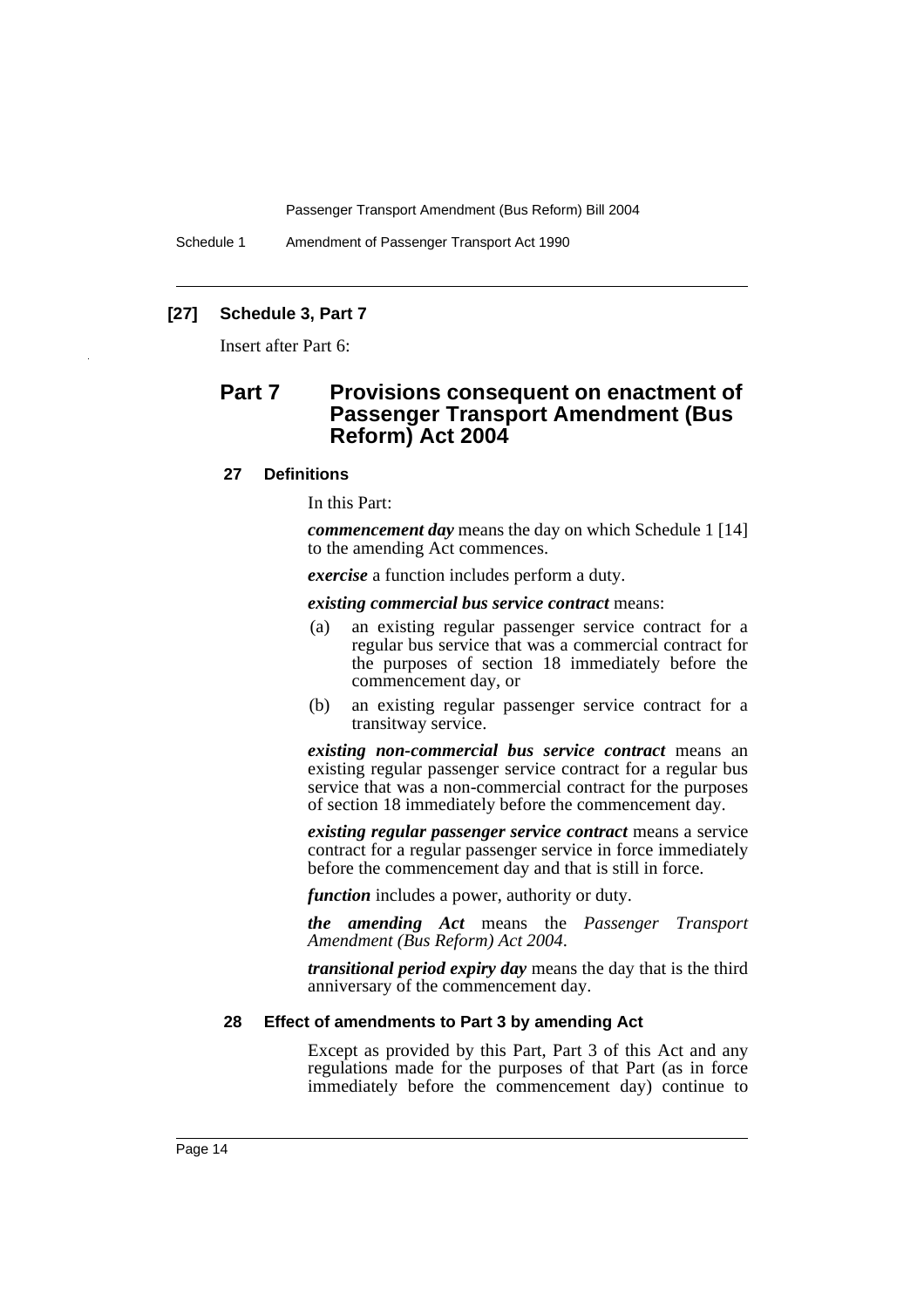Amendment of Passenger Transport Act 1990 **Schedule 1** Schedule 1

apply to any existing regular passenger service contract as if that Part had not been amended by the amending Act.

#### **29 Termination of existing commercial bus service contracts**

- (1) On or after the commencement day, the Director-General may, by written notice served on or given to the holder of an existing commercial bus service contract, terminate the contract on and from the date specified in the notice.
- (2) An existing commercial bus service contract is, by operation of this clause, terminated on the date specified in a notice served or given under subclause (1).

#### **30 Effect of creation of bus service contract regions on existing commercial bus service contracts**

- (1) If a bus service contract region (or any part of a bus service contract region) resulting from a declaration or variation under section 28EA lies within or on a region or route of operation specified in an existing commercial bus service contract, the order making the declaration or variation may also specify how much (if any) of the bus service contract region (or part of the bus service contract region) should be excluded from that region or route of operation for the purposes of this clause.
- (2) To the extent that a bus service contract region (or any part of a bus service contract region) resulting from a declaration or variation under section 28EA lies within or on a region or route of operation specified in an existing commercial bus service contract:
	- (a) the region or route so specified is by this clause varied by excluding from it so much (if any) of the bus service contract region (or part of the bus service contract region) as may be specified for exclusion in the order making the declaration or variation, and
	- (b) the right of the service operator under the contract to operate a regular bus service within or on that region or route is extinguished in respect of so much of the bus service contract region (or part of the bus service contract region) as is so excluded.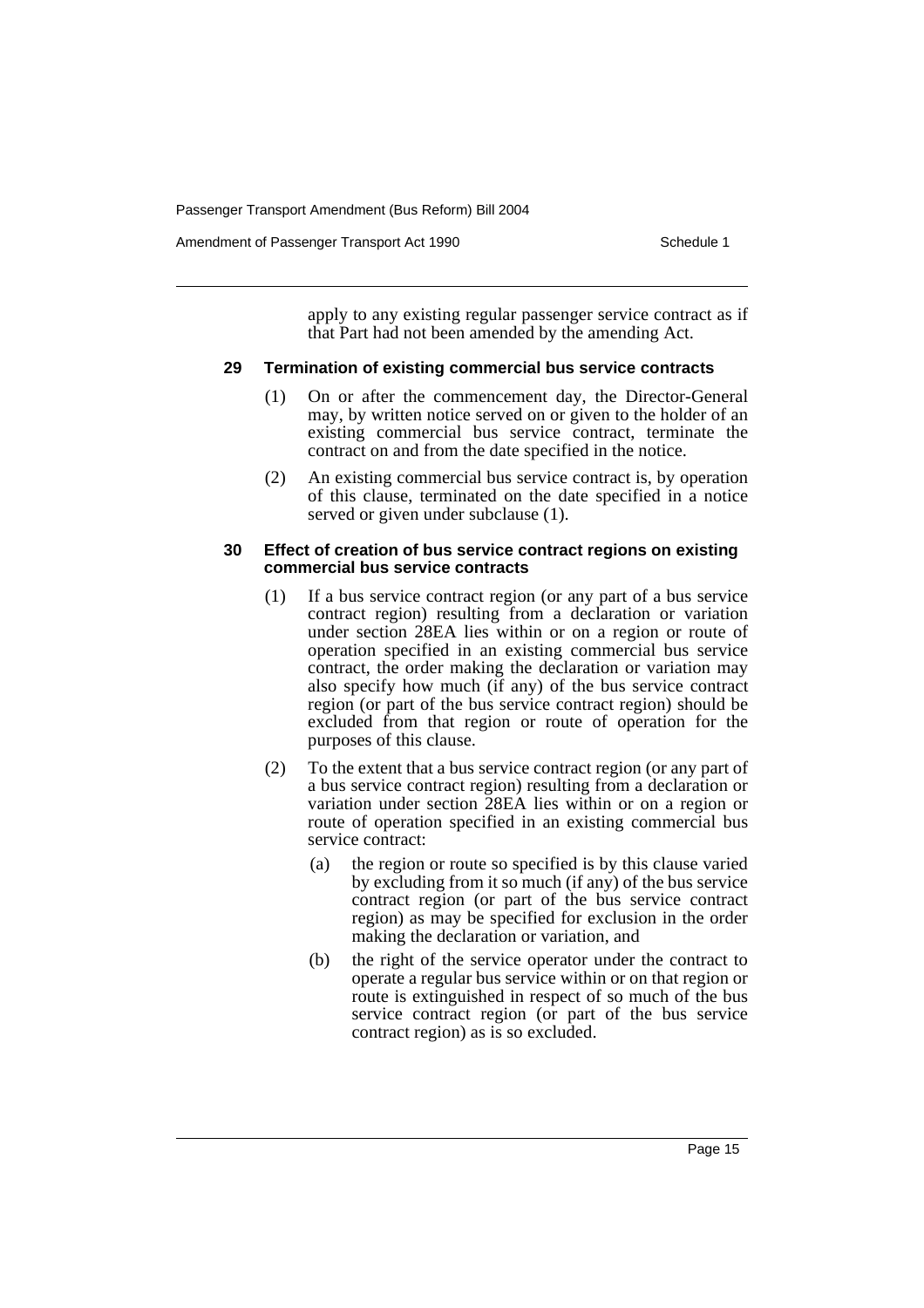Schedule 1 Amendment of Passenger Transport Act 1990

- (3) A contract affected by the operation of this clause continues to have effect, with any necessary modifications, as if the rights concerned had been altered by consent of the parties to the contract.
- (4) Any subsequent abolition or variation of the bus service contract region concerned does not operate to revive a right extinguished by this clause.

#### **31 Effect of creation of strategic transport corridors on existing commercial bus service contracts**

- (1) If a strategic transport corridor (or any part of a strategic transport corridor) resulting from a declaration or variation under section 28EB lies within or on a region or route of operation specified in an existing commercial bus service contract, the order making the declaration or variation may also specify how much (if any) of the strategic transport corridor (or part of the corridor) should cease to be affected by any exclusive right to operate a regular bus service within or on that route or region of operation for the purposes of this clause.
- (2) To the extent that a strategic transport corridor (or any part of a strategic transport corridor) resulting from a declaration or variation under section 28EB lies within or on a region or route of operation specified in an existing commercial bus service contract, any exclusive right of the service operator under the contract to operate a regular bus service within or on that region or route of operation ceases to be an exclusive right in respect of so much (if any) of the strategic transport corridor (or part of the corridor) as may be specified for the cessation of exclusive rights in the order making the declaration or variation.
- (3) A contract affected by the operation of this clause continues to have effect, with any necessary modifications, as if the rights concerned had been altered by consent of the parties to the contract.
- (4) Any subsequent abolition or variation of the strategic transport corridor concerned does not operate to revive a right extinguished by this clause.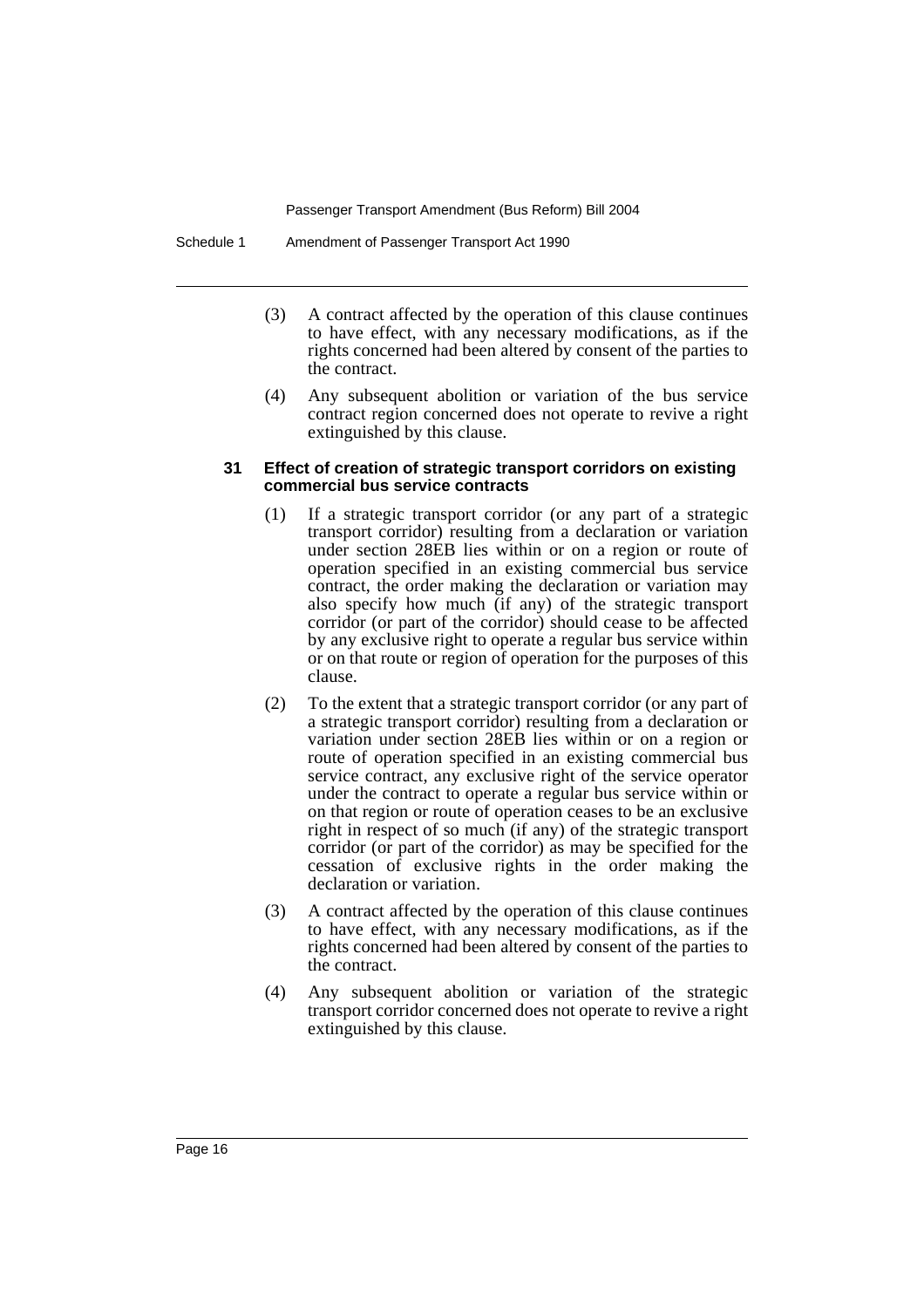Amendment of Passenger Transport Act 1990 **Schedule 1** Schedule 1

#### **32 Effect of creation of transitway routes and emergency routes on existing regular passenger service contracts**

- (1) Section 28I (as amended by the amending Act) extends to any existing regular passenger service contract in respect of any determination or variation of a transitway route or emergency route on or after the commencement day.
- (2) Section 65 (as amended by the amending Act) extends to service contracts for transitway services entered into before its amendment in respect of any determination or variation of a transitway route or emergency route on or after the commencement day.

## **33 Renewal of existing bus service contracts**

- (1) Despite clause 28, section 23 (7) and (8) and section 24 (as in force immediately before the commencement day) cease to apply to any existing commercial bus service contract on and from the commencement day.
- (2) Despite clause 28 or any other law, the holder of an existing non-commercial bus service contract has no right or expectation of renewal of the contract on its expiry.

## **34 Review of decisions under Part 5**

- (1) Section 48 (2) (as inserted by the amending Act) does not apply to any decision of the Director-General made in respect of an existing commercial bus service contract or existing non-commercial bus service contract.
- (2) However, Part 5 of the Act does not apply to any of the following decisions of the Director-General made on or after the commencement day in respect of an existing commercial bus service contract or existing non-commercial bus service contract:
	- (a) a decision to enter into a service contract for a regular bus service with another person under Division 3 of Part 3 of the Act (as amended by the amending Act),
	- (b) a decision to terminate the contract under clause 29,
	- (c) any other decision made under this Part (including a decision made under clause 30 or 31).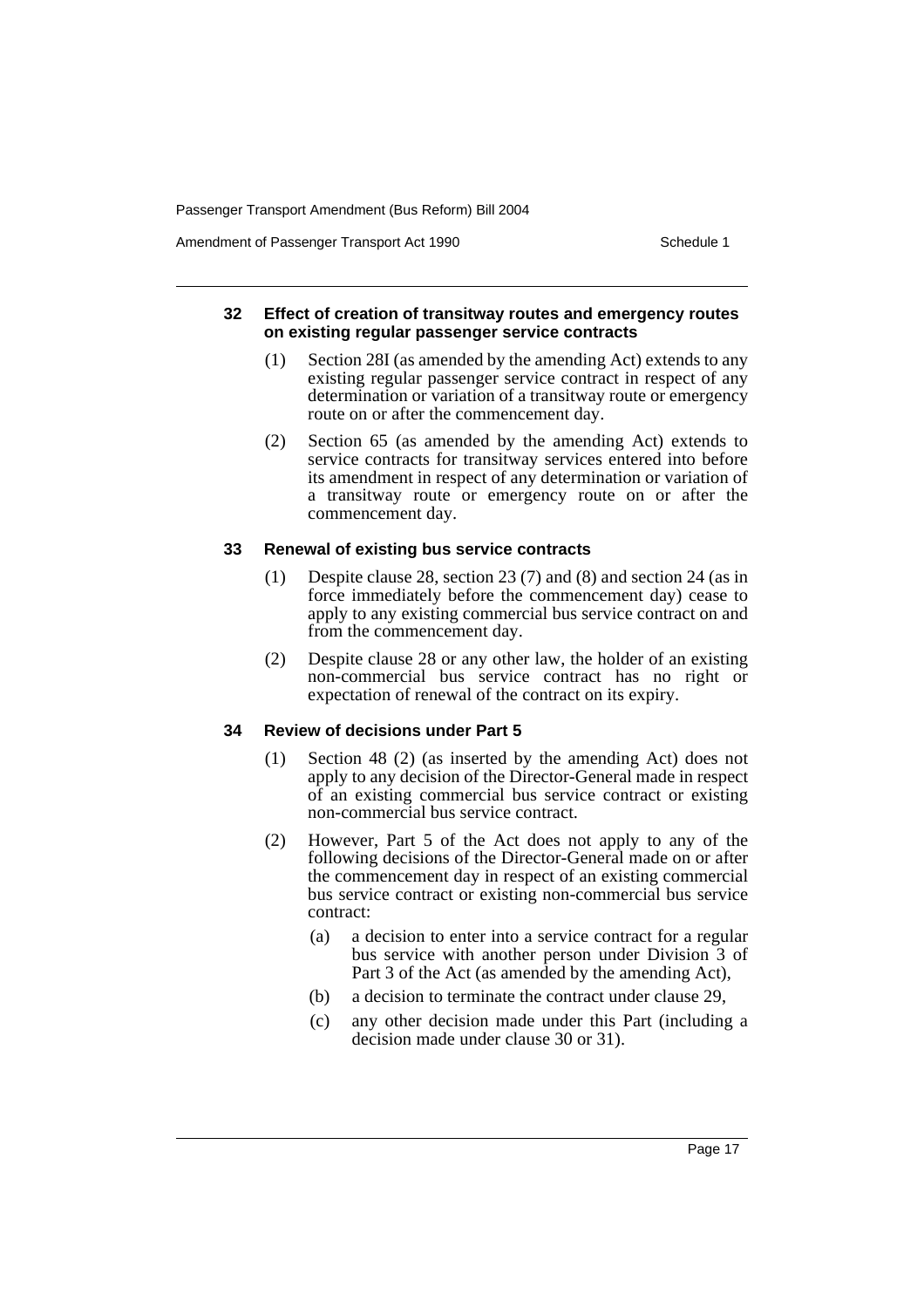Schedule 1 Amendment of Passenger Transport Act 1990

#### **35 Temporary bus services can be arranged following termination or variation**

Nothing in this Act prevents the Director-General from making such arrangements as the Director-General thinks fit for the provision, by an accredited service operator, of temporary services in place of any regular bus service that is discontinued because of the expiry of the term, or the termination or variation, of an existing commercial bus service contract or existing non-commercial bus service contract by operation of this Part or otherwise.

#### **36 Protection for exercise of functions by Director-General in connection with this Part**

- (1) This clause applies to any function of the Director-General under a protected provision concerning:
	- (a) the termination of an existing commercial bus service contract, or
	- (b) the declaration or variation of a bus service contract region or strategic transport corridor before the transitional period expiry day.
- (2) The exercise by the Director-General of any function to which this clause applies may not be:
	- (a) challenged, reviewed, quashed or called into question before any court of law or administrative review body in any proceedings, or
	- (b) restrained, removed or otherwise affected by any proceedings.
- (3) Without limiting subclause (2), the protected provision and the rules of natural justice (procedural fairness), so far as they apply to the exercise of any function to which this clause applies, do not place on the Director-General any obligation enforceable in a court of law or administrative review body.
- (4) Accordingly, no court of law or administrative review body has jurisdiction or power to consider any question involving compliance or non-compliance, by the Director-General, with those provisions or with those rules so far as they apply to the exercise of any function to which this clause applies.
- (5) This clause does not affect the generality of clause 37.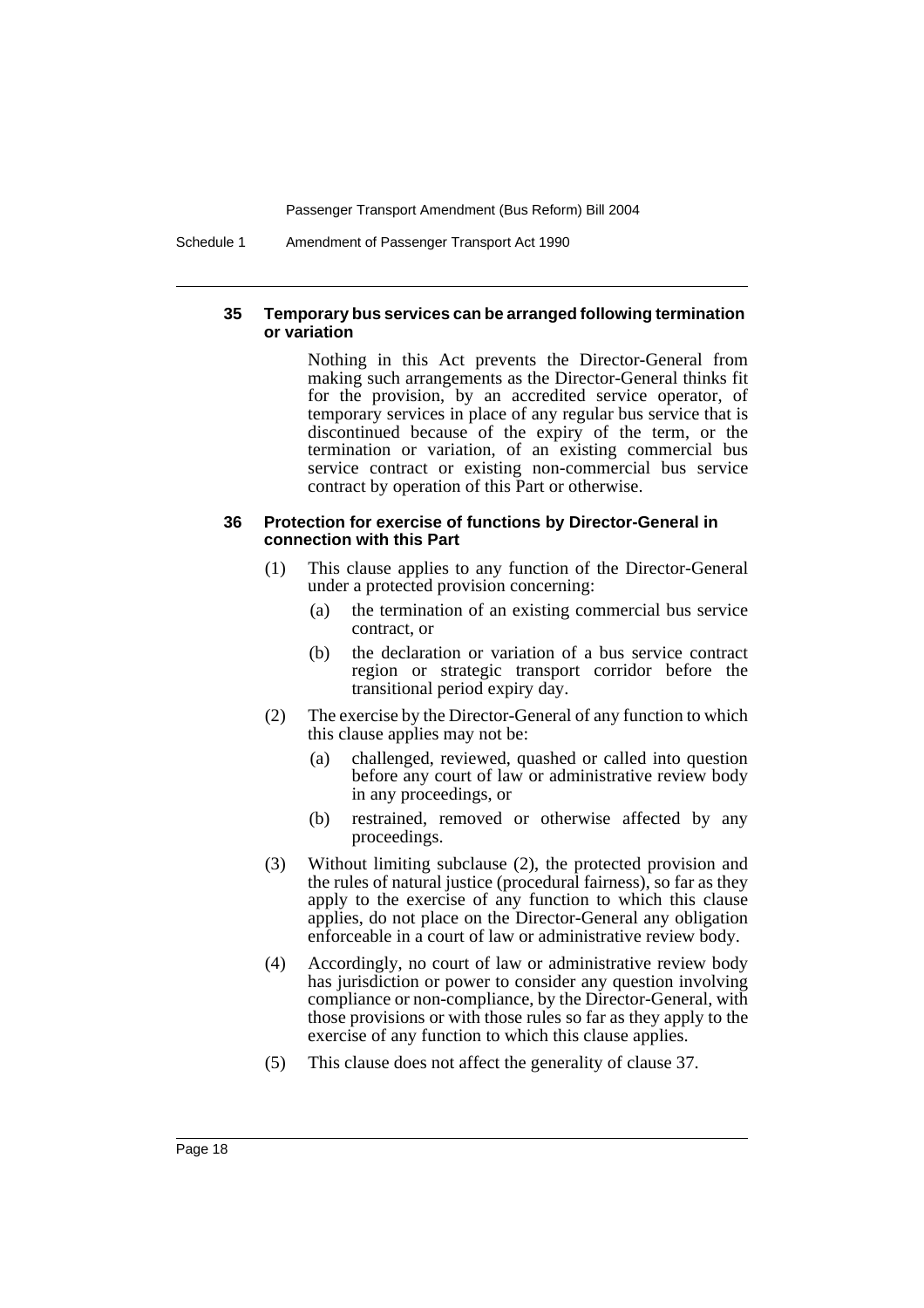Amendment of Passenger Transport Act 1990 Schedule 1

- (6) This clause has effect despite any provision of this or any other Act or any other law.
- (7) In this clause:

*exercise* of functions includes the purported exercise of functions and the non-exercise or improper exercise of functions.

*proceedings* includes proceedings for an order in the nature of prohibition, certiorari or mandamus or for a declaration or injunction or for any other relief.

*protected provision* means any of the following provisions:

- (a) section 28EA,
- (b) section 28EB,
- (c) a provision of this Part.

#### **37 Compensation for operation of this Part and the amending Act**

- (1) No compensation is payable to any person by or on behalf of the Crown for loss or damage arising directly or indirectly from:
	- (a) the entry of parties, under and in accordance with Part 3 of this Act, into a service contract for a regular bus service on or after the commencement day, or
	- (b) the declaration or variation, under and in accordance with this Part and Division 3 of Part 3 of this Act, of a bus service contract region or strategic transport corridor on or after the commencement day, or
	- (c) the termination of an existing commercial bus service contract by operation of this Part, or
	- (d) the variation of a region or route, or the extinguishment or compromise of a right or expectation, by the operation of this Part,

and no proceedings for damages or other relief, whether grounded on the provisions of any contract or otherwise arising at law or in equity, for the purpose of restraining any action referred to in paragraphs  $(a)$ – $(d)$ , or of obtaining compensation in respect of any such loss or damage, may be instituted or maintained.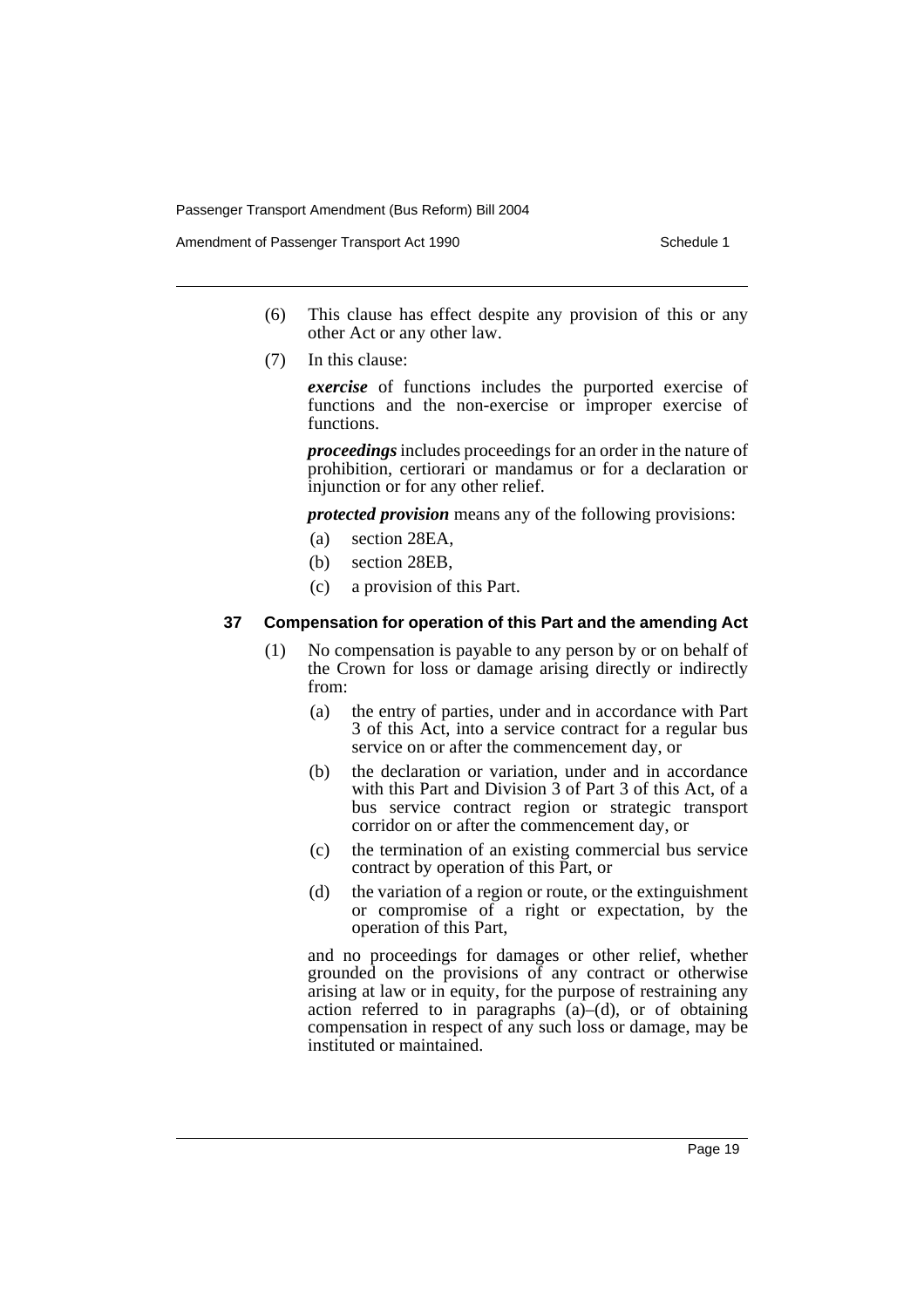- (2) Without limiting the generality of subclause (1), no compensation is payable by or on behalf of the Crown for the introduction of new regular bus services.
- (3) For the purposes of subclause (2), compensation in respect of the introduction of new regular bus services includes:
	- (a) compensation because of the enactment or operation of the amendments made to this Act by the amending Act, or for any consequence of that enactment or operation, and
	- (b) compensation because of any statement or conduct relating to a matter referred to in paragraph (a) or to any aspect of regular bus services.
- (4) This clause applies to or in respect of any act, statement or conduct whether occurring before or after the commencement of this clause.
- (5) The protection against the liability to pay compensation afforded by this clause extends to any person exercising a function or engaging in conduct to which this clause applies at the request or direction of the Crown (whether under contract or otherwise), but does not extend to any of the following:
	- (a) the holder or former holder of a service contract (whether entered into before or after the commencement of this clause), and
	- (b) any person providing, or who provided, public passenger services to which such a service contract relates or related on behalf of, or instead of, the holder or former holder (whether under a subcontract or by other arrangement).
- (6) In this clause:

*compensation* includes damages or any other form of compensation (whether or not monetary).

*conduct* includes:

- (a) a representation of any kind:
	- (i) whether made verbally or in writing, and
	- (ii) whether negligent, false, misleading or otherwise, and
- (b) an omission of any kind.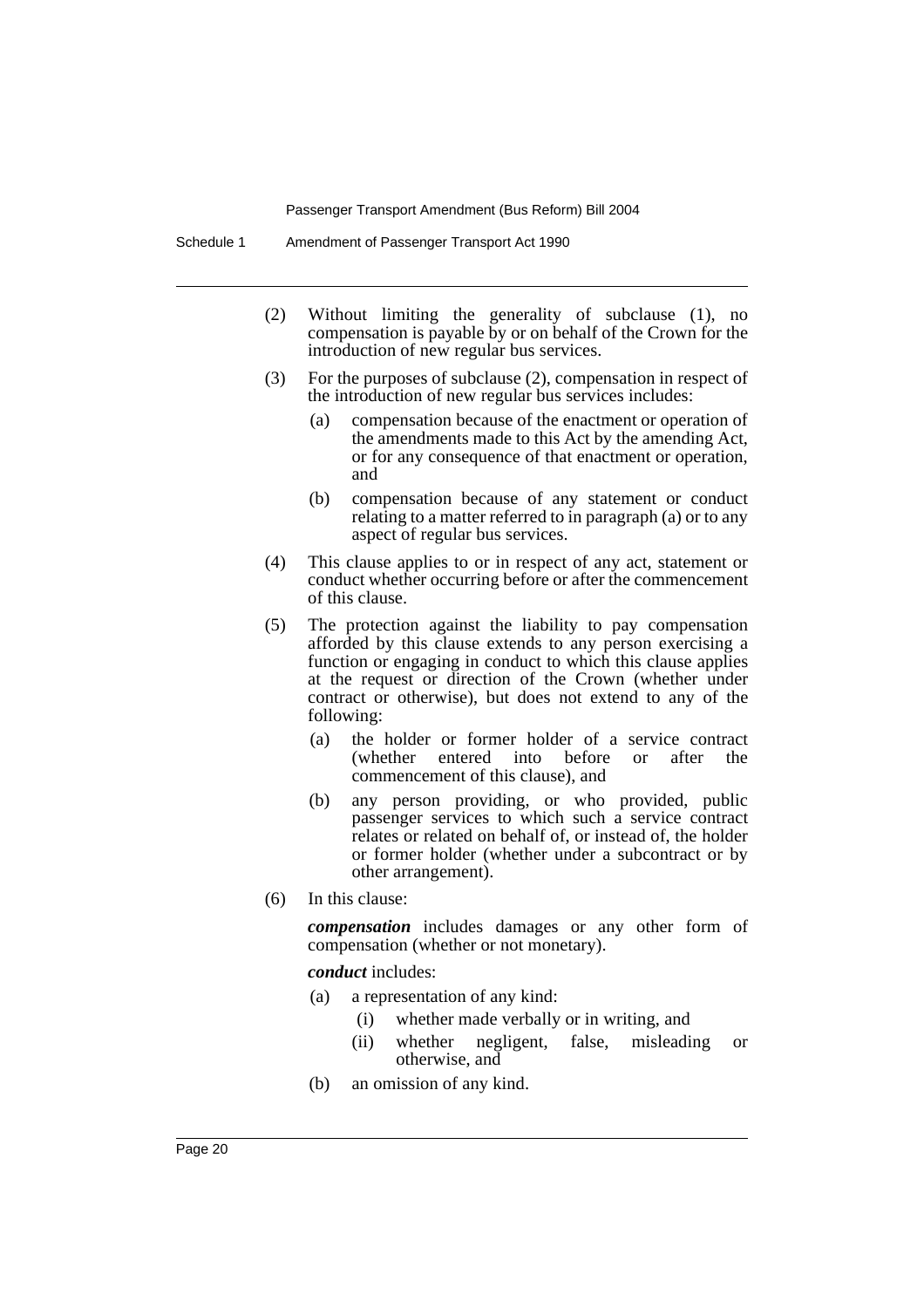Amendment of Passenger Transport Act 1990 Schedule 1

*the Crown* means the Crown within the meaning of the *Crown Proceedings Act 1988* and includes:

- (a) the Director-General, and
- (b) any member of staff of a government Department.
- (7) This clause has effect despite any provision of this or any other Act or any other law.

#### **38 Existing fees under sections 11A and 15**

- (1) Until an order is made by the Director-General under section 15 (as substituted by the amending Act) fixing a fee for such an application or renewal:
	- (a) the fee payable under section 11A (1) (as amended by the amending Act) for the renewal of an authority to drive a bus continues to be the fee prescribed by clause 57 (2) of the *Passenger Transport (Bus Services) Regulation 2000* (as in force immediately before its repeal by the amending Act), and
	- (b) the fee payable under section 11A (1) (as amended by the amending Act) for the renewal of an authority to drive a tourist service vehicle continues to be the fee prescribed by clause 10 (2) of the *Passenger Transport (General) Regulation 2000* (as in force immediately before its repeal by the amending Act), and
	- (c) the fee payable under section 15 (3) (as substituted by the amending Act) for an application for accreditation as a bus operator or for an authority to drive a bus continues to be the fee prescribed by clause 57 (1) of the *Passenger Transport (Bus Services) Regulation 2000* (as in force immediately before its repeal by the amending Act), and
	- (d) the fee payable under section 15 (3) (as substituted by the amending Act) for an application for accreditation as an operator of a tourist service or for an authority to drive a tourist service vehicle continues to be the fee prescribed by clause 10 (1) of the *Passenger Transport (General) Regulation 2000* (as in force immediately before its repeal by the amending Act).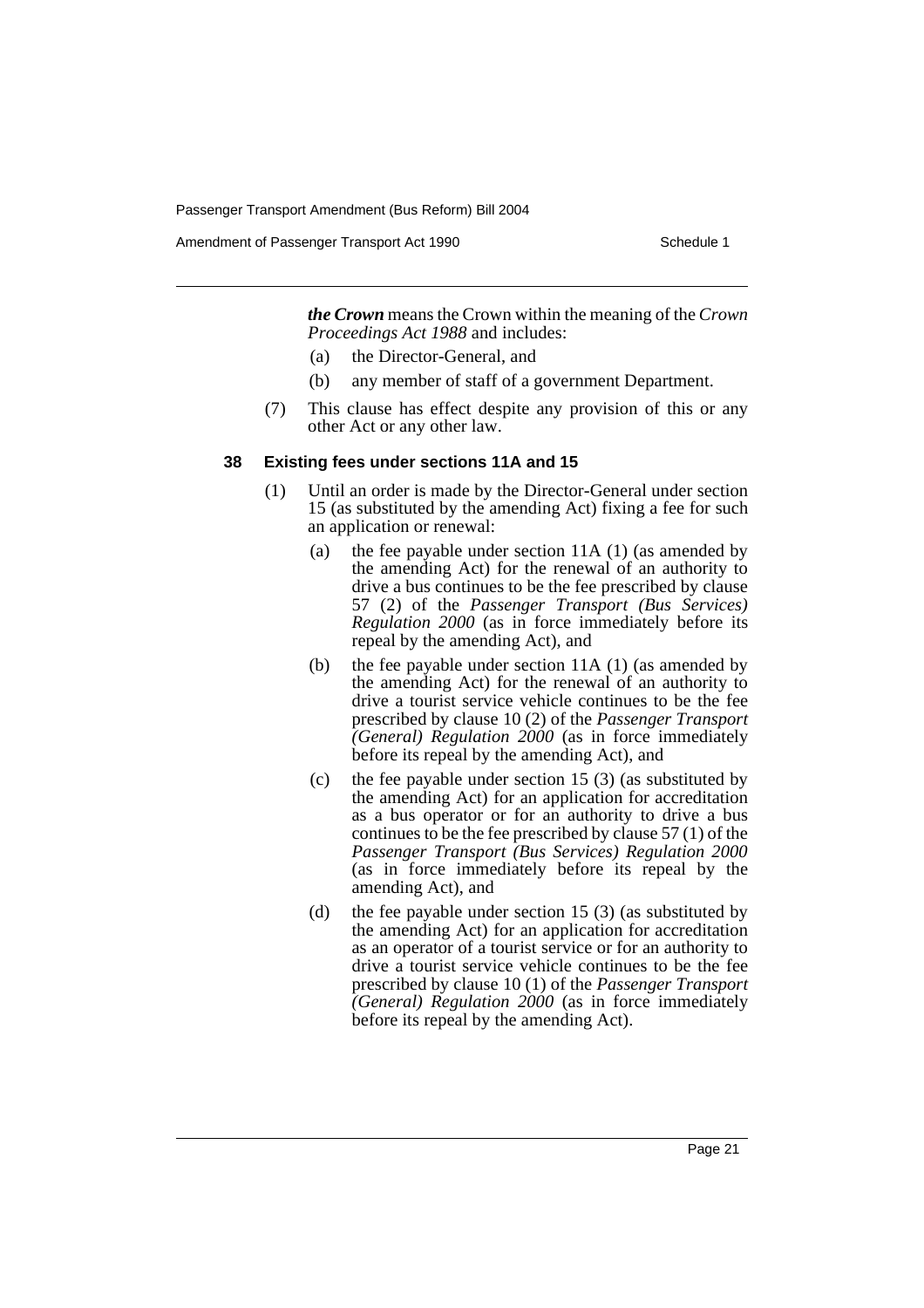Schedule 1 Amendment of Passenger Transport Act 1990

(2) In this clause:

*bus operator* has the same meaning as in clause 57 of the *Passenger Transport (Bus Services) Regulation 2000* (as in force immediately before its repeal by the amending Act).

*tourist service vehicle* has the same meaning as in the *Passenger Transport (General) Regulation 2000* (as in force immediately before the repeal of clause 10 by the amending Act).

#### **39 Valuation and acquisition of certain bus service assets**

(1) In this clause:

*bus service asset* of an existing service provider means any legal or equitable estate or interest (whether present or future and whether vested or contingent) in real or personal property of any description used in connection with the provision of a regular bus service in the existing service area, but does not include any goodwill.

*existing service area* of an existing service provider means the region or route of operation (or part of the region or route) for which the provider is to cease to provide a regular bus service.

*existing service provider* means the holder of an existing commercial bus service contract or existing non-commercial bus service contract who is not to be awarded a new service contract under the provisions of Division 3 of Part 3 (as inserted by the amending Act) to provide a regular bus service for the region or route of operation (or part of the region or route) for which the holder is currently providing a regular bus service under the existing contract.

*modification* includes addition, exception, omission or substitution.

*proposed new service provider* means a person to whom the Director-General proposes to award a new service contract under the provisions of Division 3 of Part 3 (as inserted by the amending Act) to provide a regular bus service in the existing service area of an existing service provider.

(2) An existing service provider who wishes to sell or otherwise dispose of any bus service asset to a proposed new service provider who has refused to acquire it (whether at a particular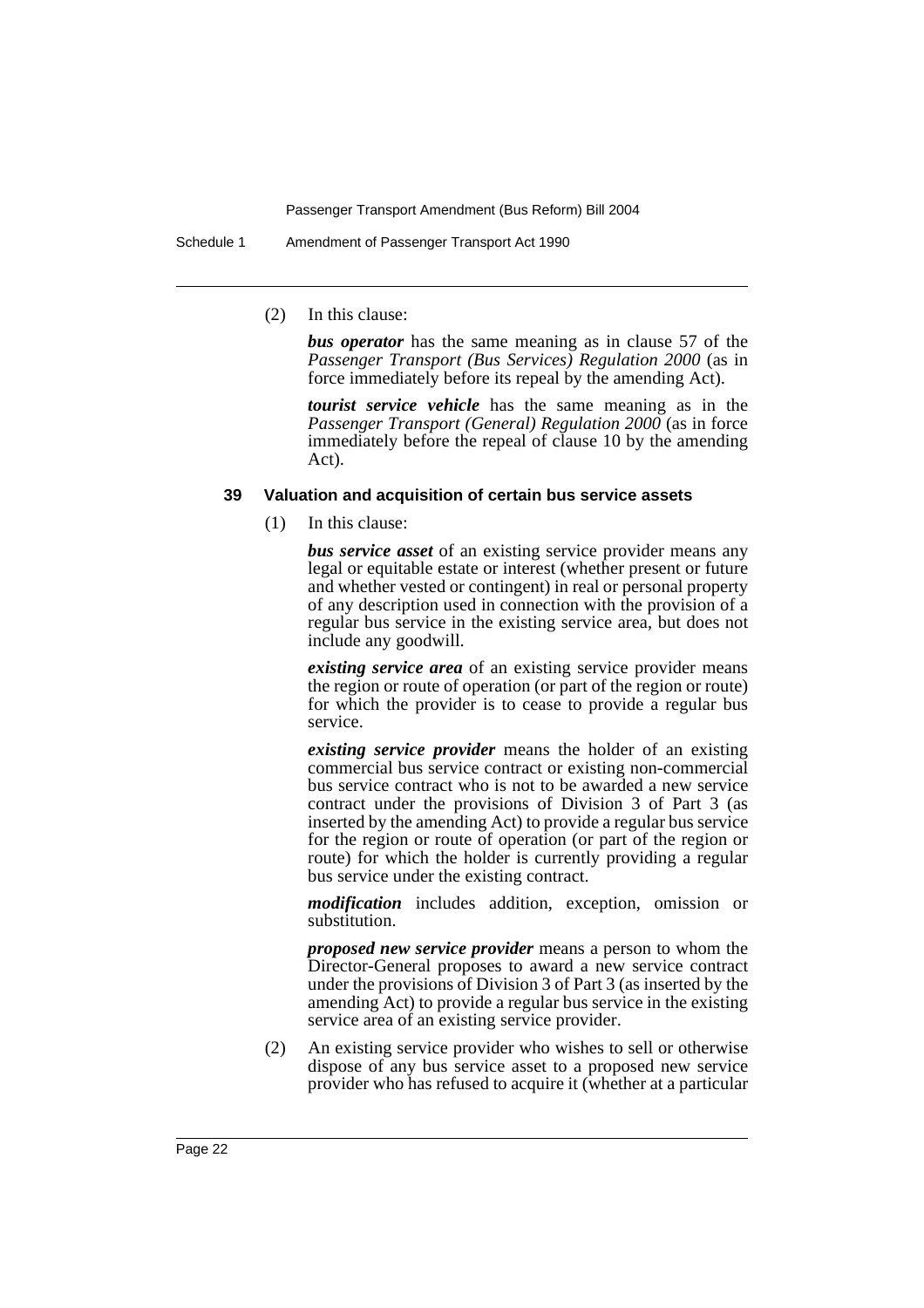Amendment of Passenger Transport Act 1990 Schedule 1

price or at any price) may apply to the Director-General for the Director-General to make it a condition of the service contract of the proposed new service provider that the provider acquire the asset.

- (3) On any such application, the Director-General may:
	- (a) reject the application, or
	- (b) refer the question of the valuation of the bus service assets in question to arbitration under this clause.
- (4) The *Commercial Arbitration Act 1984* applies to any such arbitration subject to this clause and with such modifications as may be prescribed by the regulations.
- (5) Without limiting subclause (4), the regulations may make provision for or with respect to any of the following matters:
	- (a) the persons who are qualified to be appointed as arbitrators and the nomination of such arbitrators,
	- (b) the matters that may be considered, or not considered, in making a valuation of bus service assets in an arbitration under this clause.
- (6) Following any such arbitration, the Director-General may (but need not) require the proposed new service provider to acquire any bus service asset that was the subject of the arbitration at the value determined in the arbitration as a condition of any service contract entered into to provide a regular bus service in the existing service area.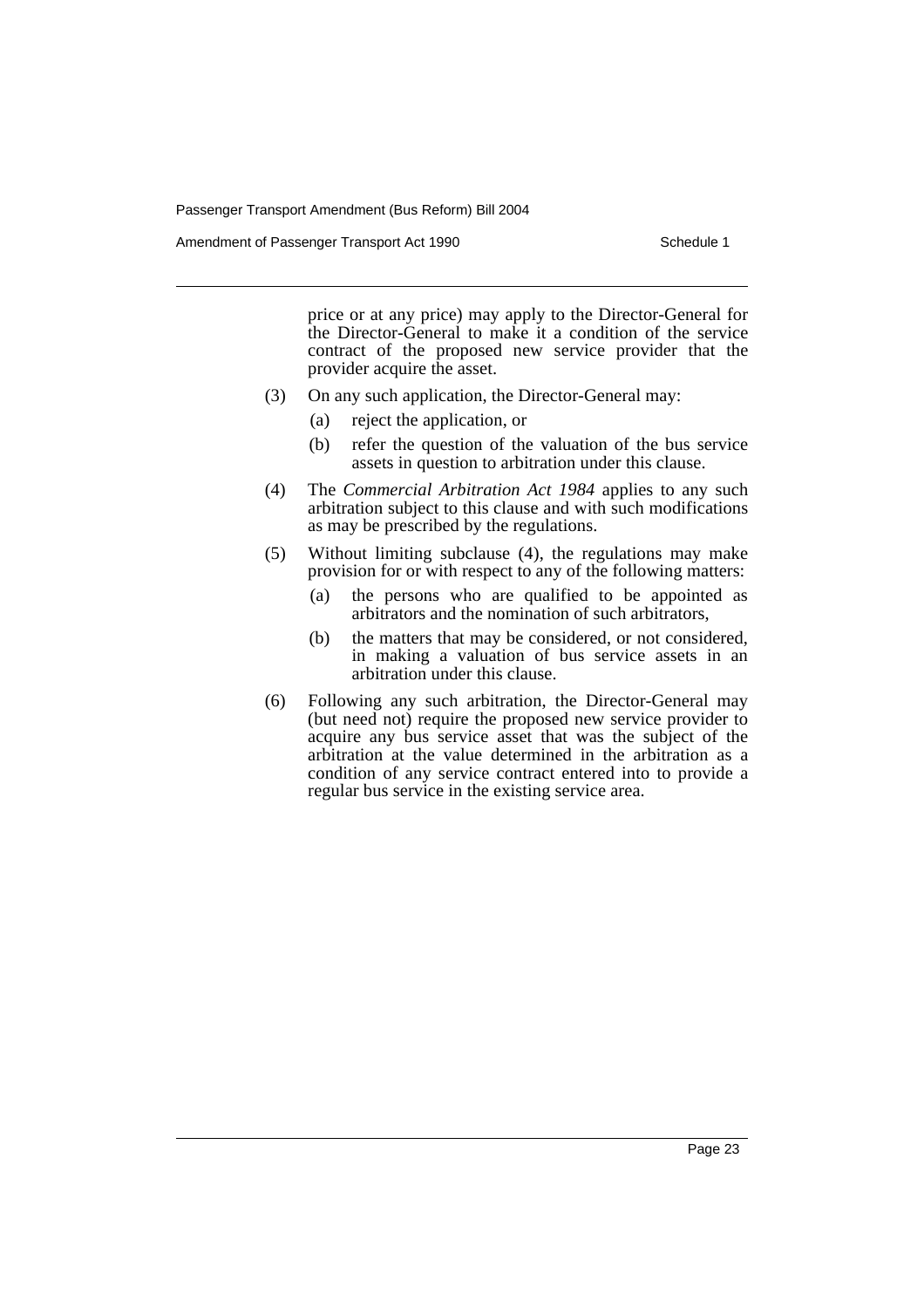#### **Schedule 2 Amendment of other Acts and Regulations** (Section 4)

# **2.1 Independent Pricing and Regulatory Tribunal Act 1992 No 39**

## **[1] Section 11 Investigations and reports by Tribunal—standing reference**

Insert after section 11 (1):

(1A) Subsection (1) does not extend to such services of a government agency specified in Schedule 1 as may be excluded in that Schedule for the agency.

## **[2] Schedule 1 Government agencies for which Tribunal has standing reference**

Insert "(but excluding any bus services provided by the Authority under a service contract to which section 28J of the *Passenger Transport Act 1990* applies)" after "State Transit Authority".

## **[3] Schedule 4 Savings and transitional provisions**

Insert at the end of clause 1 (1):

*Passenger Transport Amendment (Bus Reform) Act 2004* (but only in relation to the amendments made to this Act)

# **2.2 Passenger Transport (Bus Services) Regulation 2000**

# **[1] Clause 9 School bus services**

Omit the clause.

# **[2] Clause 57 Fees**

Omit the clause.

# **2.3 Passenger Transport (General) Regulation 2000**

# **[1] Clause 10 Fees**

Omit the clause.